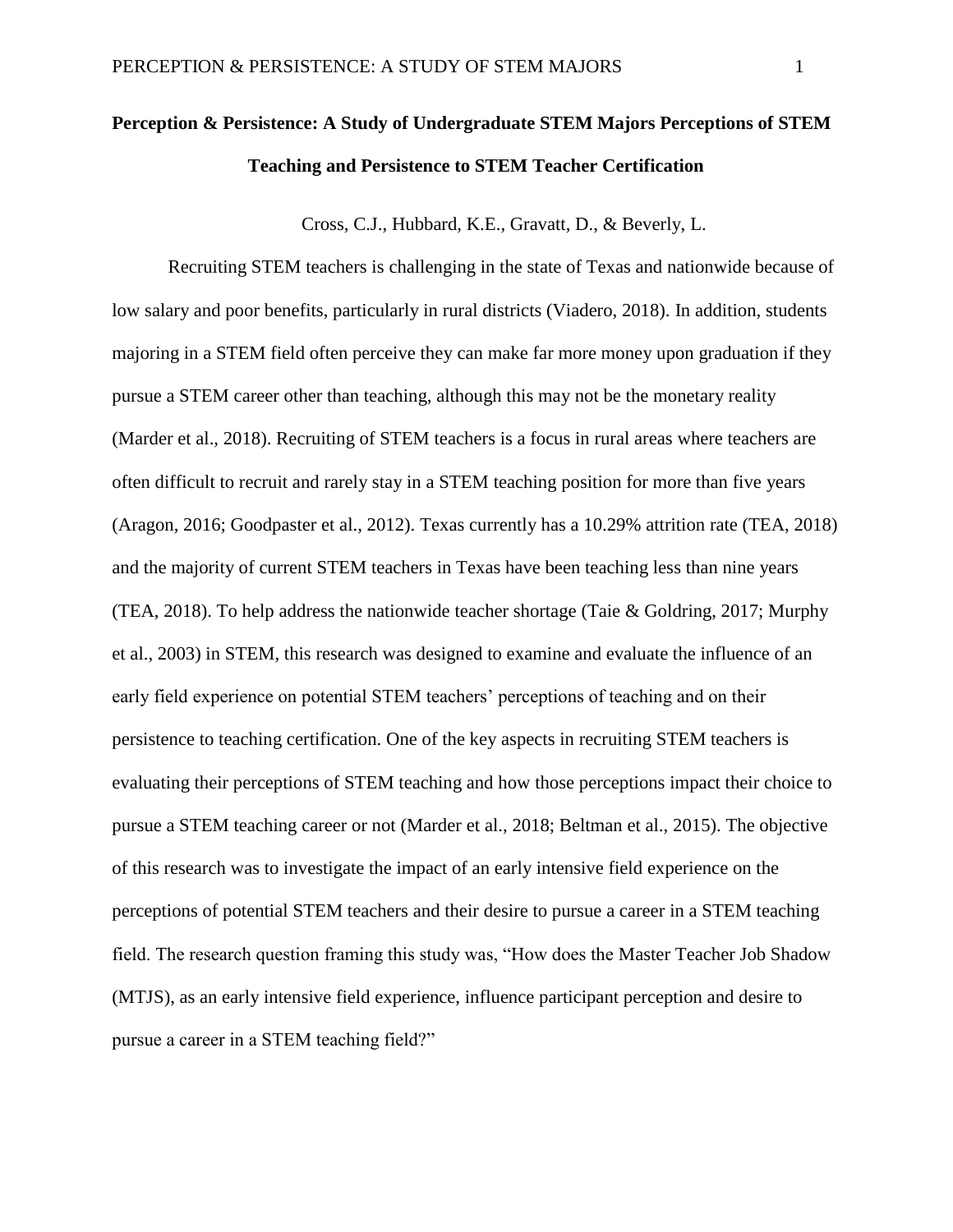## **Literature Review**

John Dewey theorized that the foundation of quality education was experience (Dewey, 2007). This idea frames educator preparation, where the best education for pre-service teachers is rooted in quality field experiences. Dewey stated, "If an experience arouses curiosity, strengthens initiative, and sets up desires and purposes that are sufficiently intense to carry a person over dead places in the future...that experience is a moving force (Dewey, 2007, p. 38). Pre-service teachers' experiences before their enrollment in an EPP frame their perceptions of teaching and education (Marder et al., 2018). These perceptions are based upon the way they have experienced their own education. Research findings indicate that pre-service teacher's perceptions about a variety of educational issues can be changed by field experiences (Roth-Sitko et al., 2015; Ferguson & Sutfin, 2018, Schaffer, 2012). Dewey's theory stating the vital importance of experience in education, is highly important for the design of field experiences for pre-service teachers in order to help them form accurate perceptions of teachers, students, and schools.

The American Physical Society on Public Affairs (Marder et al., 2018) released survey data from 7,897 undergraduate and degree holding participants specifically addressing the attitudes and opinions of STEM graduates on teaching. One of the goals of the study was to develop recommendations for universities to increase the number of STEM majors considering and pursuing teaching as a career. Some of the major findings of the study include, half of the participants indicated interest in pursuing teaching as a career, 100% of those individuals said that financial incentives would increase the likelihood of achieving that career goal, participants said their likelihood to pursue teaching as a career was directly influenced by faculty supporting teaching as a career and talking to them about that career, some of the participant's perceptions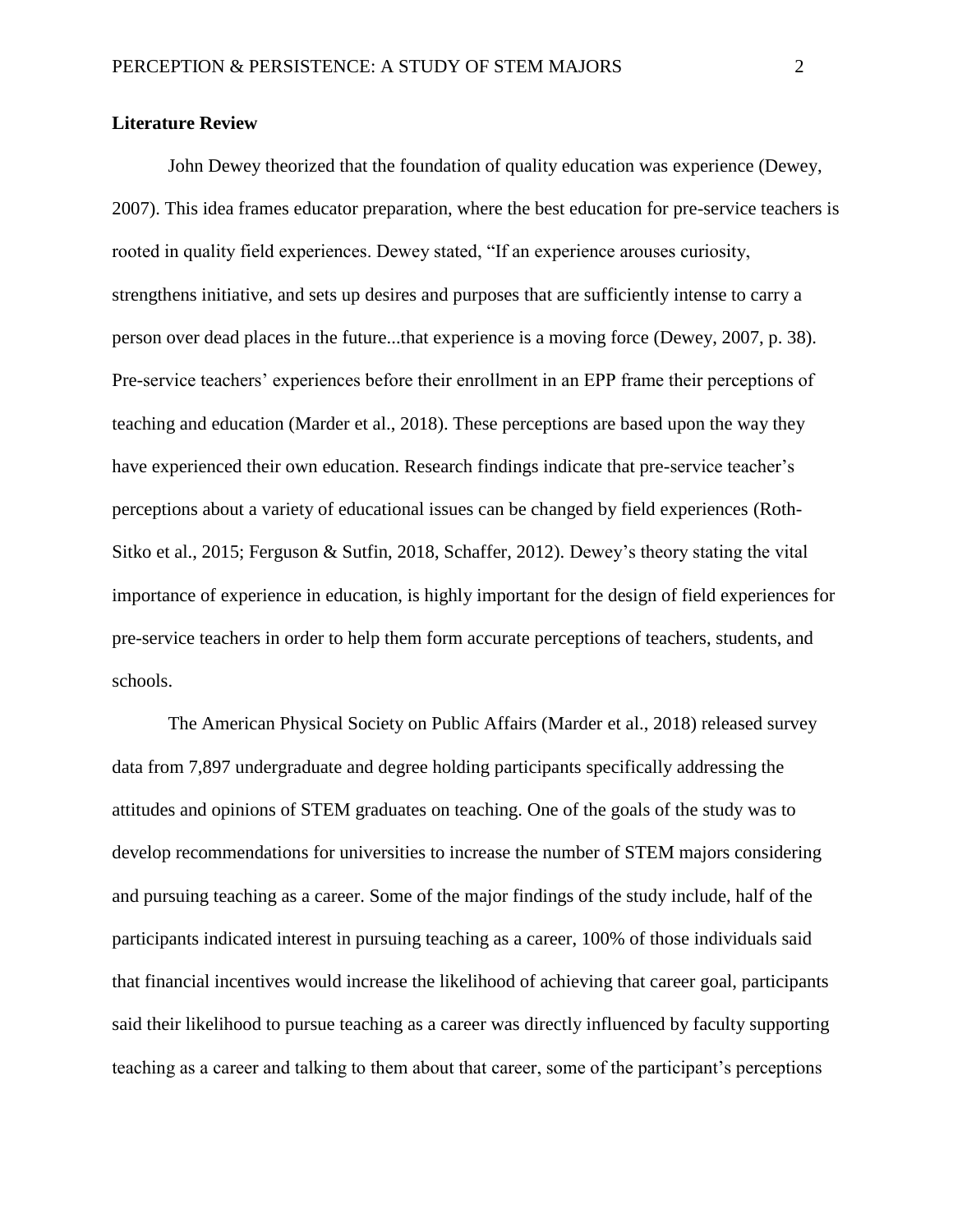of teaching did not accurately reflect the current state of teaching STEM in public schools including salary (Marder et al., 2018). These key findings indicate that more research is needed to study the complex inputs that influence the STEM major to choose or not to choose teaching as a career, specifically, research on perceptions of teaching. Our study, which specifically addresses the perceptions of the participants of STEM teaching in public schools, helps fill the gap in the research about how field experiences help STEM majors interested in teaching choose to persist to teaching certification.

The idea of immersing the pre-service teacher in the classroom through an early field experience is supported by theory and research. Early intensive field experience is recommended by Darling-Hammond (2006) and Denton (1982). Darling-Hammond posited that educator preparation programs need to implement field experience models that are based on, "stronger relationships with schools that press for mutual transformations of teaching and learning to teach" (p. 302). The research findings of Schaffer (2012) also indicate that early field experiences have a great deal of impact upon the pre-service teacher's perceptions of teachers and students. The Master Teacher Job Shadow (MTJS) is a unique field experience for individuals who are considering pursuing a STEM teaching career. At the time of this publication, the authors are not aware of any other similar recruitment and early intensive field experience to thee MTJS: designed for participants who are interested in teaching STEM to experience STEM teaching with a mentor teacher for a full week before they have even enrolled in the educator preparation program and paying them a stipend upon completion. Significantly, the MTJS includes no commitment beyond the full week in the classroom and a one-evening debrief session. Since the MTJS is a unique synthesis of a recruitment/early intensive field experience, there is little research to support specific implementation (Kunz et al., 2020),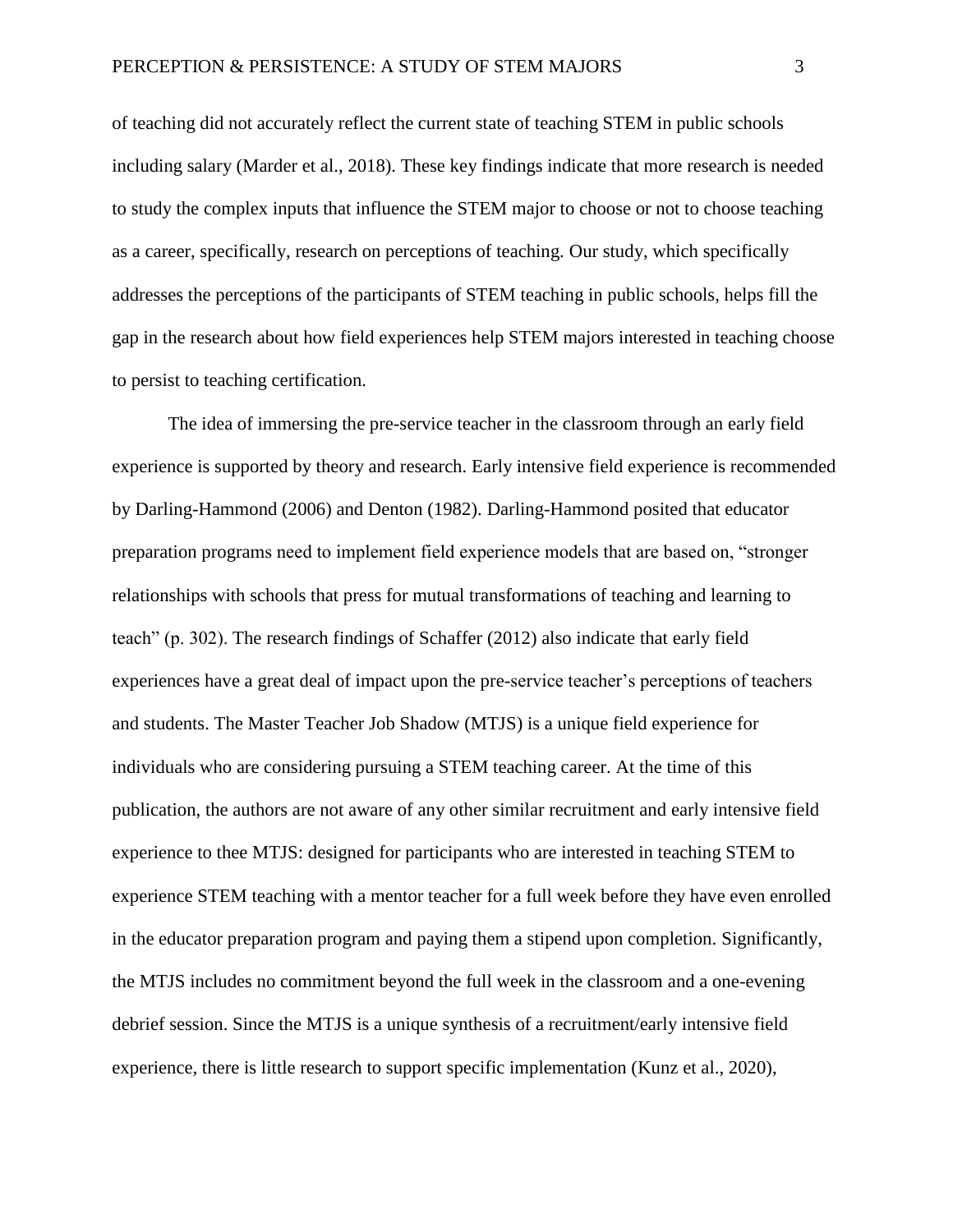however components of the program design are based on current educational research. McCadden and Rose (2008) document a year-long early intensive field experiences instituted as a part of their institution with the intent of improving students' cultural responsiveness. The program not only succeeded in cultural responsiveness but also improved the efficacy of other, related educator preparatory courses. Piro et al., (2015) reported on a pilot program that instituted a five-week early field experience and found that afterward participants reported higher self-perceptions of preparedness to teacher. Other studies parallel these two (Caprano et al., 2010; Roth-Sitko et al., 2015; Eckman et al., 2016), however, each one of these programs targets students already committed to teacher certification.

Since the research site is located in a rural area and surrounding public schools often express difficulty in recruiting and retaining high quality STEM teachers, we reviewed the research on the recruitment and retention of STEM teachers in rural areas.

In their research report on Teacher Shortages, the Education Commission of the States documents a 35% decrease in teacher preparation program enrolments nationally between 2008 and 2014 (Aragon, 2016), but caution this is likely a cyclic trend. They identify a limited local teacher supply as a leading driver of rural teacher shortages. Goodpaster et al. (2012) observe that close community ties are a key driver both if pushing teachers away from rural teaching and in keeping them in rural districts, calling it a "double-edged sword." They recommend intentional efforts to aid in assimilation for rural STEM teachers and also the cultivating of realistic expectations for working in rural communities. Monk (2007) examined the recruitment and retention of teachers across the United States and concluded that science and mathematics tended to be in particularly short supply (along with special education teachers) and likely to have less university science and mathematics coursework than their urban or suburban peers.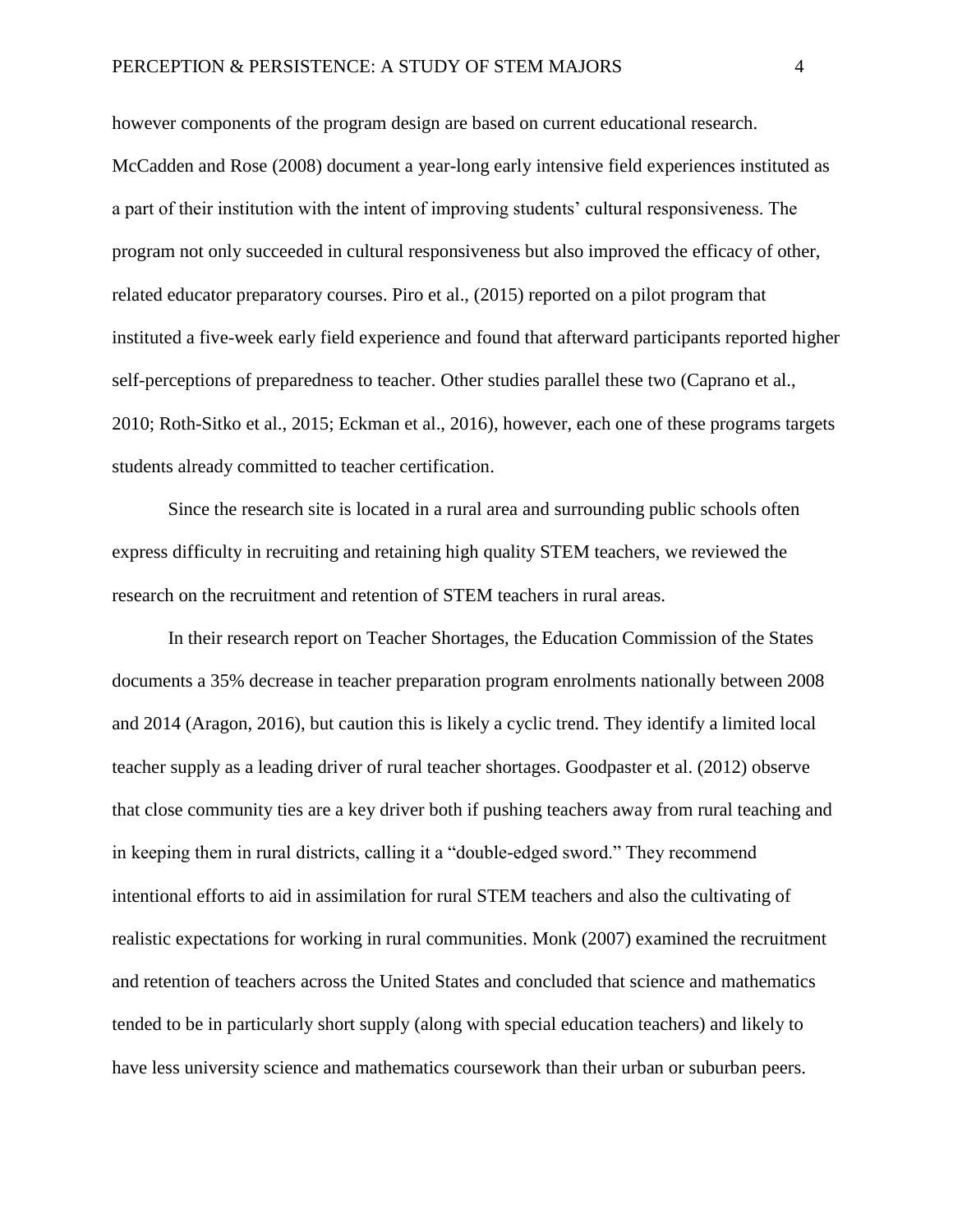Teachers at particularly small schools were also one third to one fourth as likely to have earned a passing score on the Praxis core professional practice or the Praxis II content exam (Monk, 2007). Hartman (2017) performed a case study of rural mathematics coaching and argued that it was distinct from other educational environments, deserving research in its own right. There is a lack of research on STEM teaching in rural school environments, specifically how those rural schools recruit and retain quality STEM teachers.

Limited research investigates how early intensive field experience targeting STEM majors *not* yet committed to teaching helps those students to form accurate perceptions of a STEM teaching career and increases participant confidence in choosing their career as a STEM teacher (Kunz et al., 2020; Hubbard et al., 2015). However, much literature emphasizes the importance of accurate perceptions of teachers and teaching for individuals who do choose to pursue a career in teaching (Caires et al., 2012; Miller & Endo, 2005; Howes & Goodman-Delahunty, 2015). Hutchinson (2012) recommended STEM teacher recruitment pathways such as:

advertisement at college employment fairs, college and other print and social networks, the Internet, career counseling, peer information exchange, special certification programs designed to attract students with STEM majors into teaching, and university departmental dissemination about teacher certification tracks. (p. 543)

These same strategies are also recommended by Abell, but with the addition of stipends and scholarships for attending recruitment events (Abell et al., 2006). Crisp et al. (2018) stated:

Early field experiences with mentor teachers can facilitate the development of intrinsic and/or altruistic motivations for teaching and therefore may be an effective way to recruit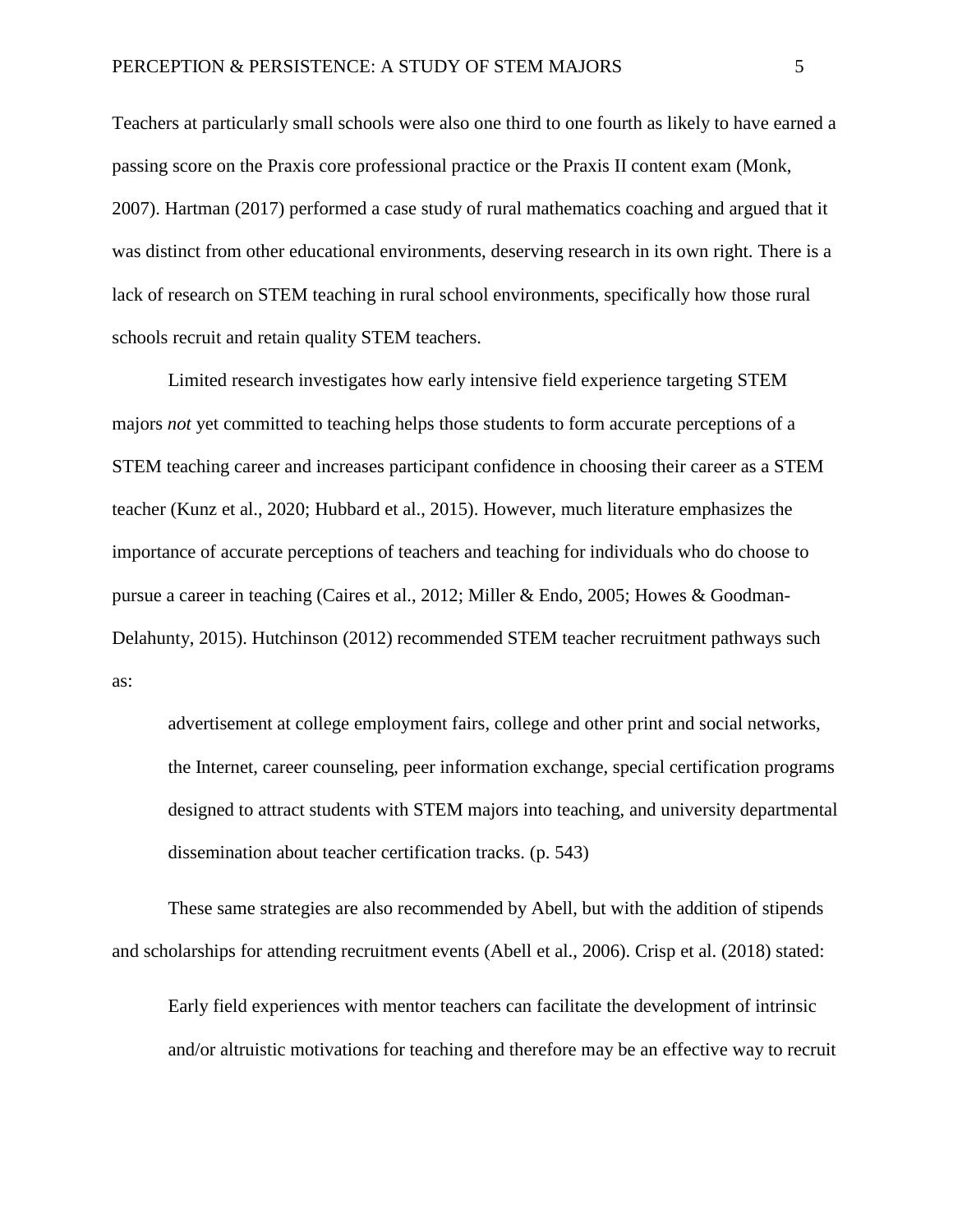community college students who are not currently considering teaching science or mathematics. (p. 200)

The advertising for the MTJS was aimed at students on both a primary university campus and also multiple community colleges. The MTJS used a variety of communication methods such as print and digital advertising, faculty in-person recruiting, social and peer network recruiting to connect with STEM majors. It also provided a stipend for the participants.

According to survey data from 7,897 undergraduate and degree holding participants compiled by the America Physical Society (Marder et al., 2018), effective methods for recruiting STEM teachers within universities include: providing accurate information about the positive experiences of teaching as a career, financial support, and streamlining and aligning content and certification coursework. The MTJS provides a setting for participants to work closely with a master STEM teacher in order to give them an accurate and positive experience in the teaching field along with a stipend to provide the participant with financial support. Marder and colleagues' (2018) research findings also indicate that the perceptions of students majoring in STEM fields interested in pursuing teaching often have perceptions of teaching that are not accurate or aligned with the same perceptions of STEM classroom teachers. The inaccuracies in STEM major's perceptions of actual STEM teaching including incorrect perceptions of salary of the STEM majors considering teaching, this reveals an opportunity for researchers to study how STEM majors' perceptions of STEM teaching can be impacted by things such as field experiences, course work, or input from peers. The MTJS was designed to immerse the participant in a field experience, where the perceptions of STEM teacher would be accurate and based on a real lived experience. Our study is an effort to address the evolution of perceptions within people who are considering STEM teaching as a career.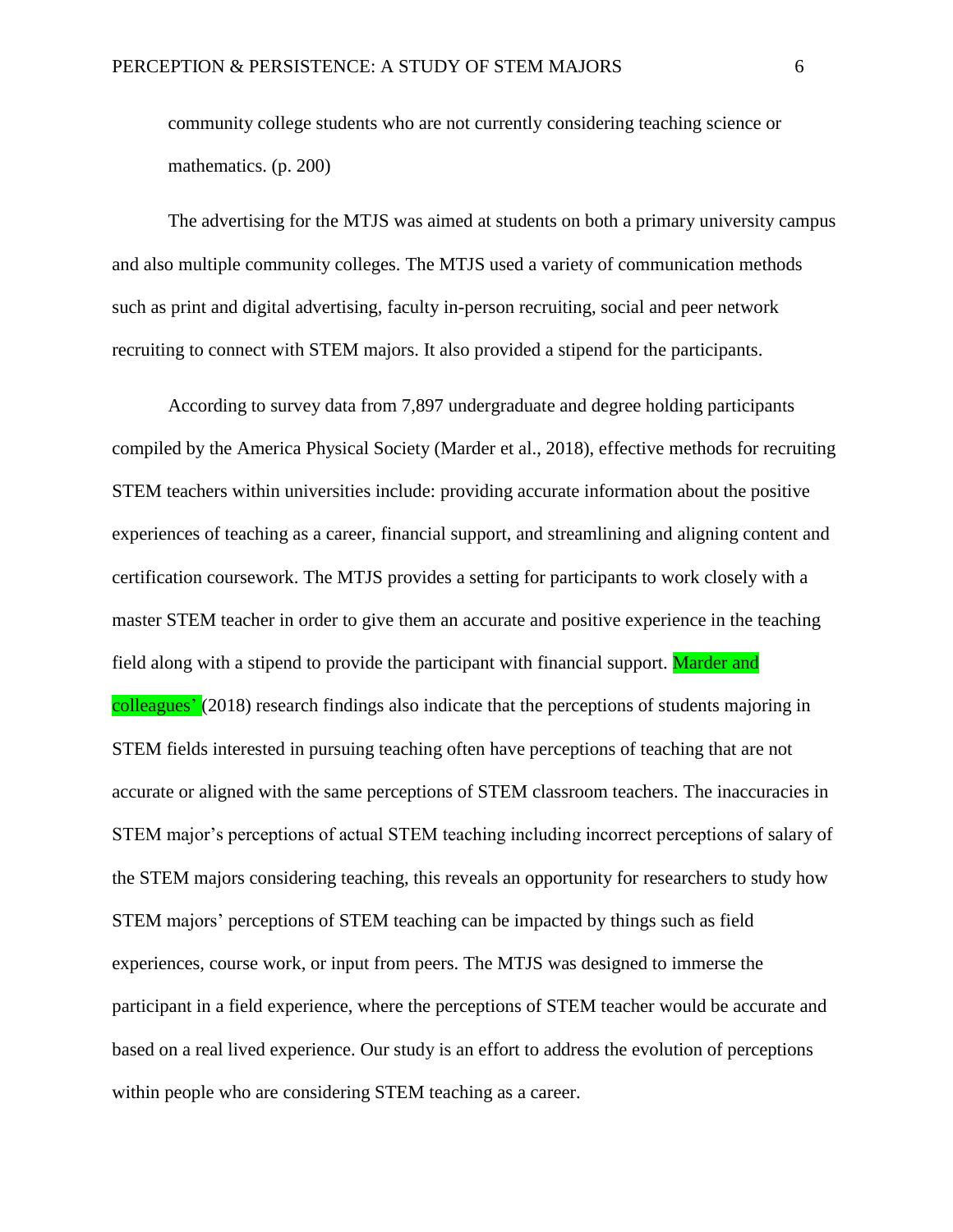#### **Methodology**

A qualitative research design and methodology was utilized to examine participant's surveys, daily journals, and focus groups to determine how the MTJS influenced the perceptions of the participants due to the phenomenological design of the field experience. A phenomenological collective case study design and method was implemented to investigate the collective experiences of the MTJS participants as they were part of the same phenomenon and our research question focuses on discovery of their perceptions of their experiences within that phenomenon (Creswell, 2007; Merriam, 2009). Our goal for our data collection both from individual participants and within groups of participants, was to document the lived experiences and perceptions of participants within the collective common phenomenon of the MTJS as a hybrid early field experience and recruiting event for future STEM teachers. We also sought to determine if those perceptions and experiences of the MTJS participants influenced persistence to STEM teacher certification, thus documenting success and replicability for stakeholders in the field of STEM teaching. Modified constant comparative analysis was used (Chenoweth, 2009; Glaser & Straus, 2017) to develop categories and themes from open and axial coding. The data sources were collected and compiled into spreadsheets and analyzed by three researchers independently for categories and codes. Categories and codes were compiled into themes grounded within the data and exhibiting theoretical saturation between the data sources and researcher's independent analysis (Glaser & Strauss, 2017). Lincoln and Guba's (1985) guidelines of trustworthiness were followed throughout the research project. In addition to the qualitative data analysis, to determine job shadow participant persistence to teacher certification, a data request was submitted to the Texas Education Agency for a data set of all teachers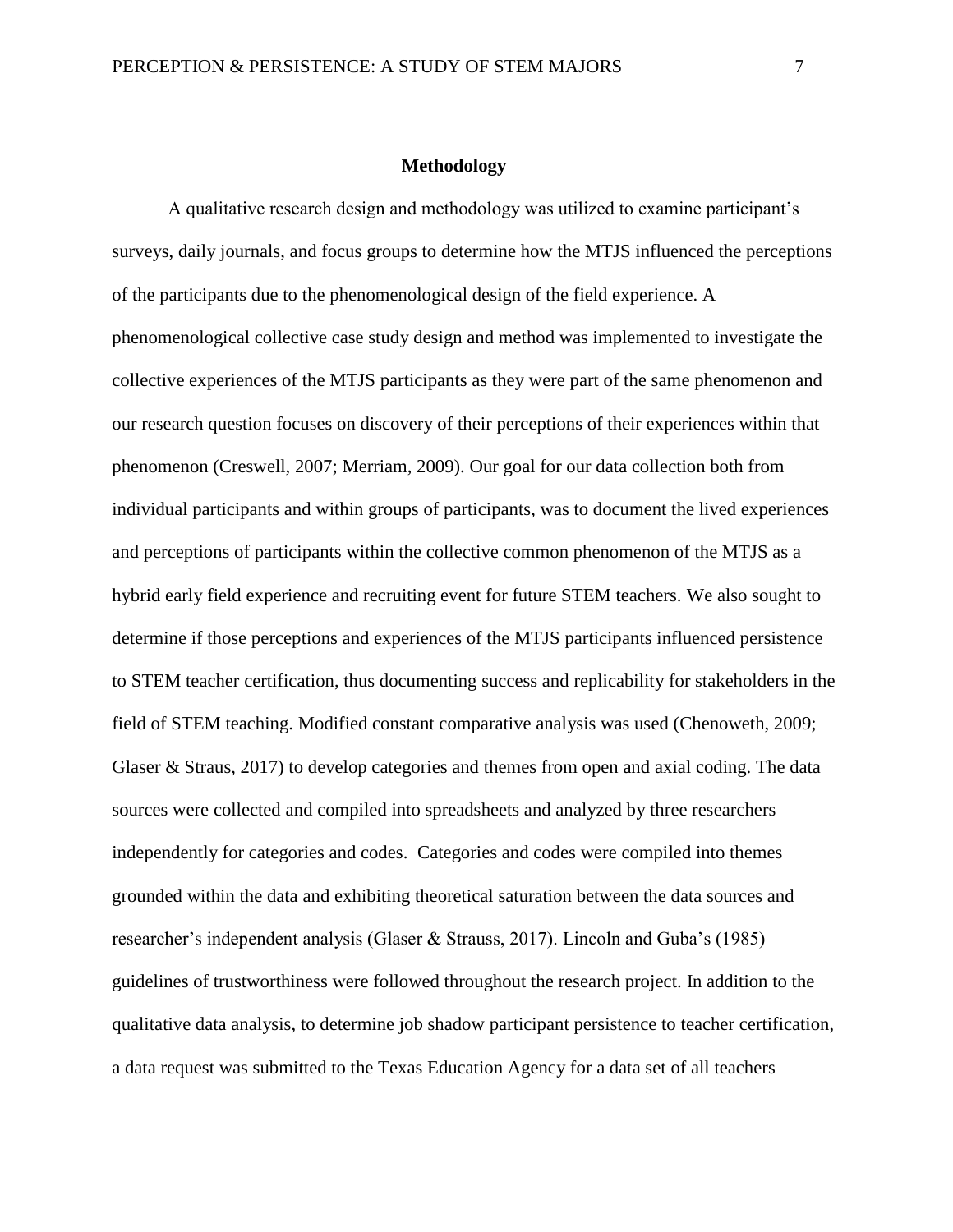certified in the last seven years to determine the number of teachers who participated in the job shadow who achieved a teacher certification. These descriptive statistics are used as a method of highlighting potential patterns (Maxwell & Miller, 2008) and support the qualitative data analysis.

## **Research Setting and Participants**

As part of the Robert Noyce Teacher Scholarship Program grant at Stephen F. Austin State University, the program staff recruit potential STEM teachers through an early intensive field experience called the MTJS. During this field experience, participants spend five consecutive, full days with a "master teacher" in a STEM field and participate in focus groups, reflective journaling, and surveys to help them process their experiences and how that experience influences their perception of and desire to pursue STEM teaching as a career. Initially, "master teachers" were selected from two companion master teacher training projects: the *Texas Middle and Secondary Mathematics* project (NSF 0227128) and the *Texas Leadership Initiative: Mathematics Instruction Transformed* project (NSF 0934878). Each successive year, existing master teachers were encouraged to identify colleagues who would be well suited to the MTJS and a briefing/training was instituted to clarify expectations and exchange best practices among master teachers. Approval for ethical human research was obtained through the university IRB.

The Noyce grant provides a stipend to the participants as well as pays for their lodging on the campus of Stephen F. Austin State University. A stipend is also provided to the cooperating Master Teachers who host participants in the local public schools. The MTJS is intentionally designed to allow participants to experience a week with a teacher with the goal of inspiring the participants to consider STEM teaching as a career or at least giving a realistic basis from which to make educated career choices.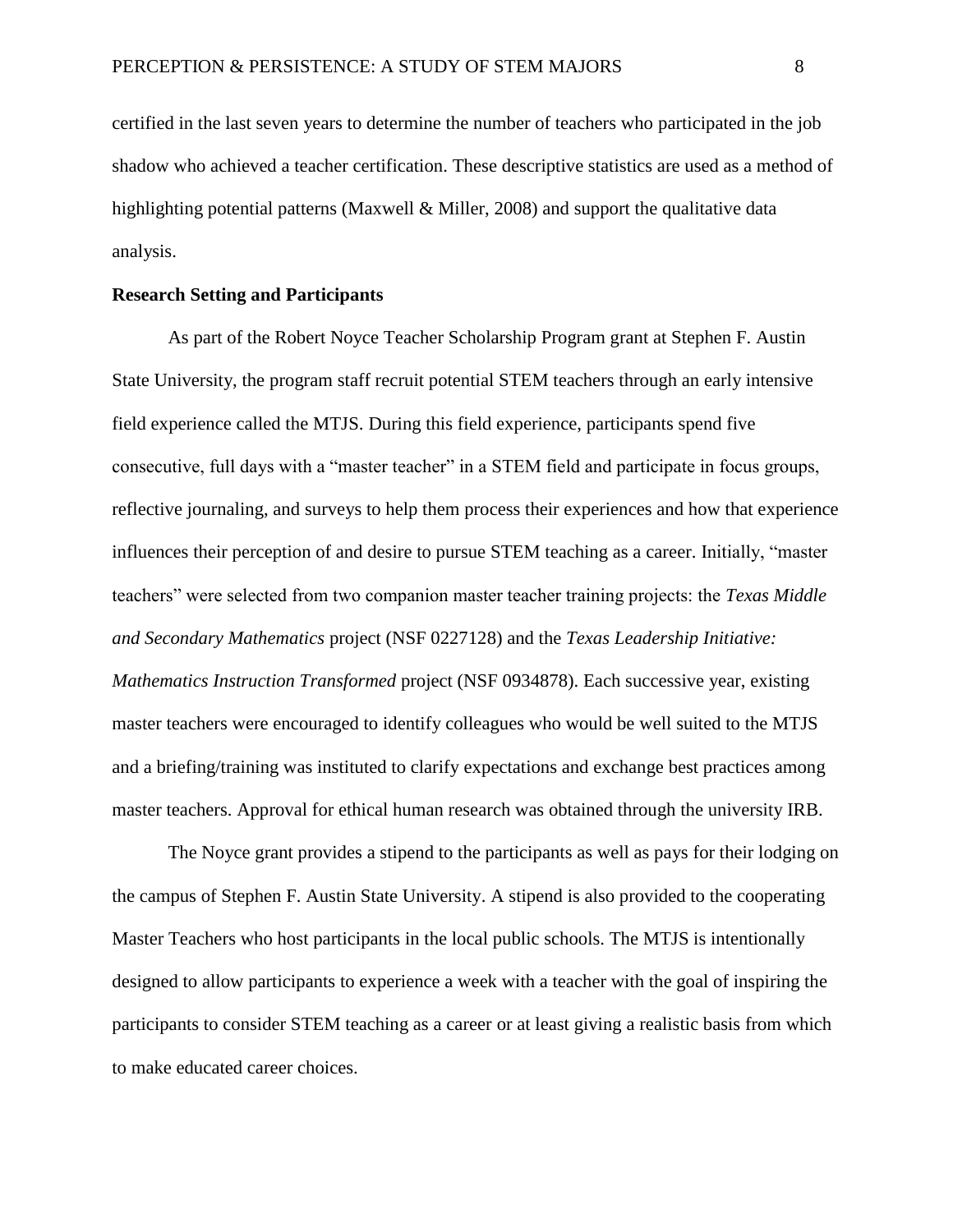The participants for this research were recruited through in-class visits, on-campus handouts and posters, and web information disseminated by researchers on the campus of Stephen F. Austin State University and partner community colleges. A variety of math, science, and education classes were visited by the researchers, who spent about 5-10 minutes explaining the experience and giving the class handouts of information about the field experience. In addition, outreach to local community colleges through onsite visits and information sent to representatives and professors who taught basic STEM and education courses in order to increase the diversity of the applicants. Past MTJS participants were also encouraged to utilize their peer networks to promote the program.

Prospective participants filled out an online application as the first step in qualifying for the experience. The MTJS requires students be a STEM major either at a community college or university, at least 18 years-old, and successfully passed a background check. In order to receive the stipend, they must also have a 2.75 or better GPA, and be a U.S. citizen or permanent resident. Over a period of four years (2012-2015), there were a total of 63 participants, 32% male, and 68% female. Of these participants, 79% identified themselves as Anglo-American, 10% as African American, 8% as Hispanic, and 2% as Asian-Pacific Islander. Participants all signed informed consents as part of their application paperwork.

Master teachers were teachers of record in a variety of sizes of local schools surrounding the university. All schools where the job shadow took place are classified as rural, and all schools had a high population of economically disadvantaged students. An ancillary benefit of the MTJS is that it has strengthened connections between university educators and STEM teacher-leaders in local high schools. Due to the small, rural region in which the university and school districts are located, once established these relationships often are sustained for decades.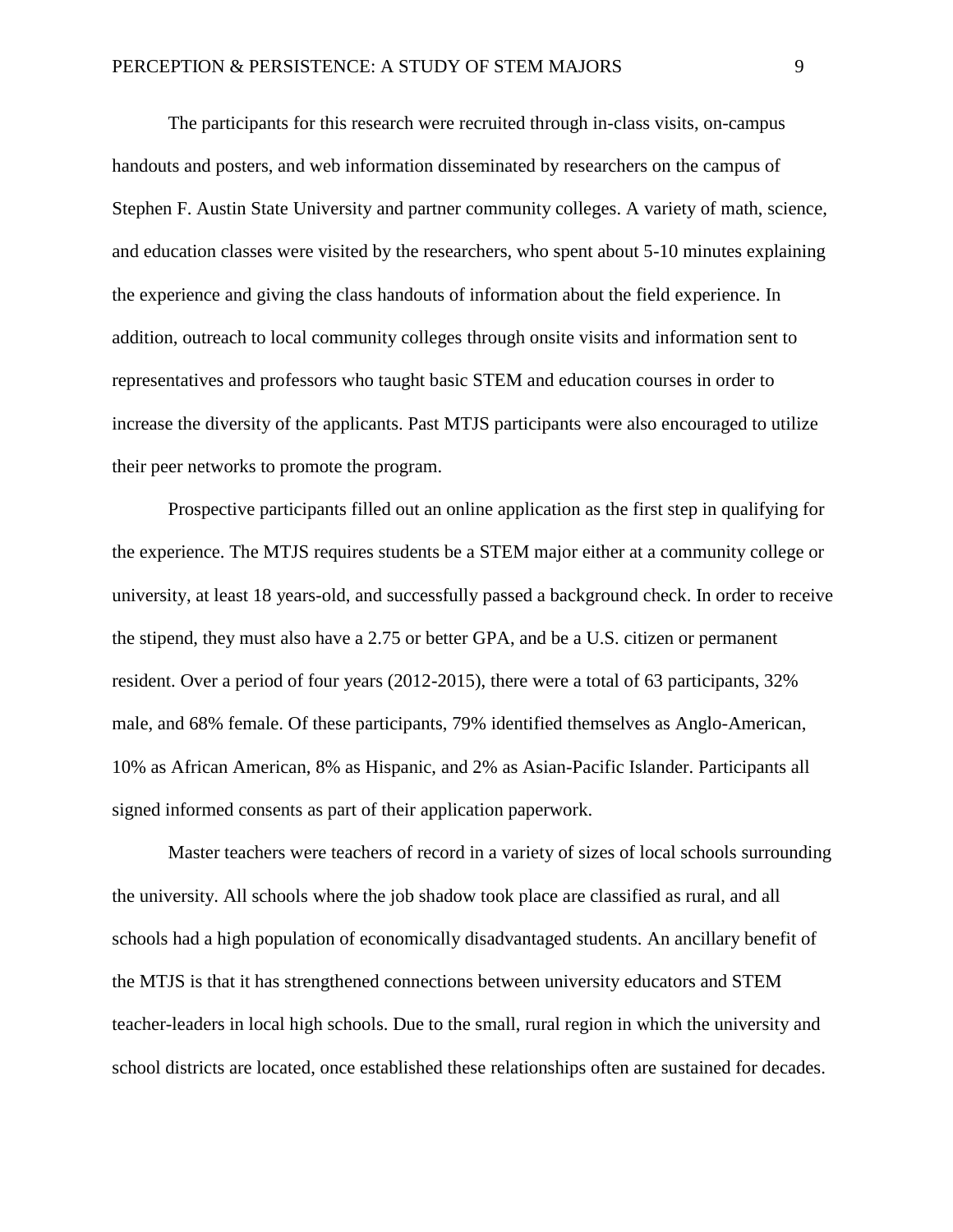Purposeful choices are made by the organizing faculty to only include highly experienced teachers that have excellent student rapport, good classroom management, and utilize research based instructional methods.

## **Data Sources**

The data sources for this research include pre-experience surveys, mid-experience prompted journals, post-experience surveys, and post-experience focus groups. These same data sources were collected over a period of four years, with four different groups of MTJS participants. The surveys and journals were entered into a database accessible by the researchers, and the focus group conversations were transcribed and added to the database.

In addition, a data request was made to the Texas Education Agency (TEA) for a comprehensive list of all individuals in the state of Texas who had completed a STEM teacher certification in the state of Texas for the previous seven years in order to determine which of our participants had achieved teacher certification.

## **Data Analysis**

Each researcher first did an independent data analysis on each of the qualitative artifacts and coded categories (Charmaz, 1983) and common topics in the participant's focus groups, surveys, and journals. The researchers met together and compared categories and coding to determine triangulated emergent themes. Grounded theory (Glaser & Strauss, 1967) was used to concur on which themes met theoretical saturation.

It is important to note that one researcher had been present during all four years of the MTJS, one had been present during one of the years included in the data set, and one researcher had not been present during the MTJS. This variety of experience and perspective with the MTJS data helped ensure that a variety of viewpoints were represented within the independent data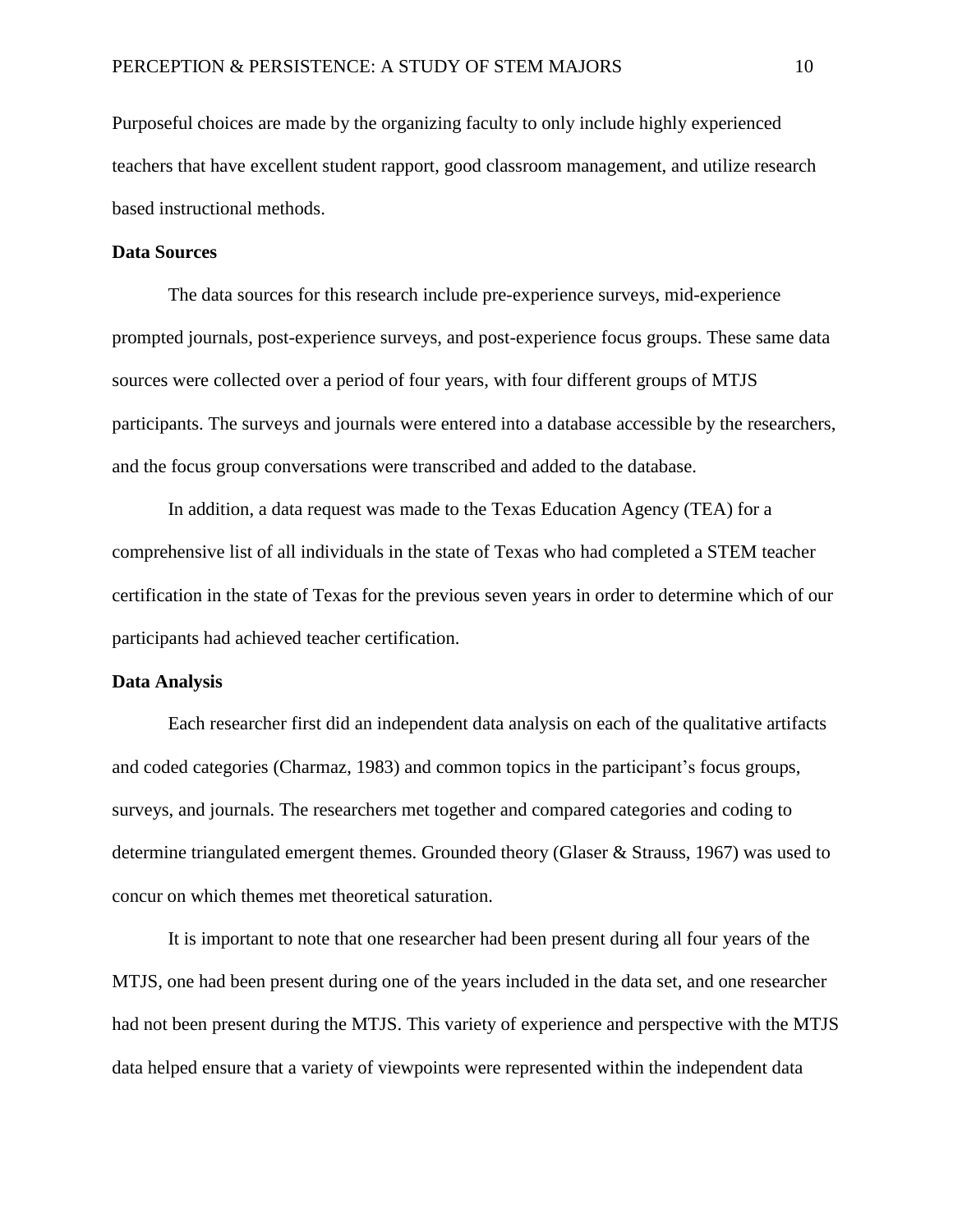analysis (Fram, 2013), so that triangulated themes would be trustworthy (Lincoln & Guba, 1985). In addition, one of the researchers has experience as a STEM classroom teacher and as a qualitative researcher in classroom environments, this theoretical sensitivity also contributed to the trustworthiness of the identified themes (Glaser & Strauss, 1967). Dewey's (2007) theory of experience in education, framed the researchers interpretation of the data on the descriptions of the observations and lived experiences of the participants within the school environment.

#### **Findings**

Four years of data about the annual MTJS were examined and the following results were identified. They are grouped into two different sections in order to address the two specific parts of the research question. The first section describes the findings related to the perceptions of STEM teaching, and the second section describes the findings related to the desire to tech of the participants.

#### **MTJS Perceptions of STEM Teaching**

The students were asked within the surveys, journals, and focus groups to identify things within the MTJS that influenced their perspective of teaching. The data sources were independently analyzed by three different researchers for common ideas from the participants. Each of the researchers generated common categories of participant topics mentioned in journals, surveys, and focus groups.

Categories identified independently by the researchers from the job shadow journals were compared and three common categories were determined from the data analysis, each with an embedded emergent theme. Participants primarily focused their reflections and personal connections to the experience in the following categories: observations about students,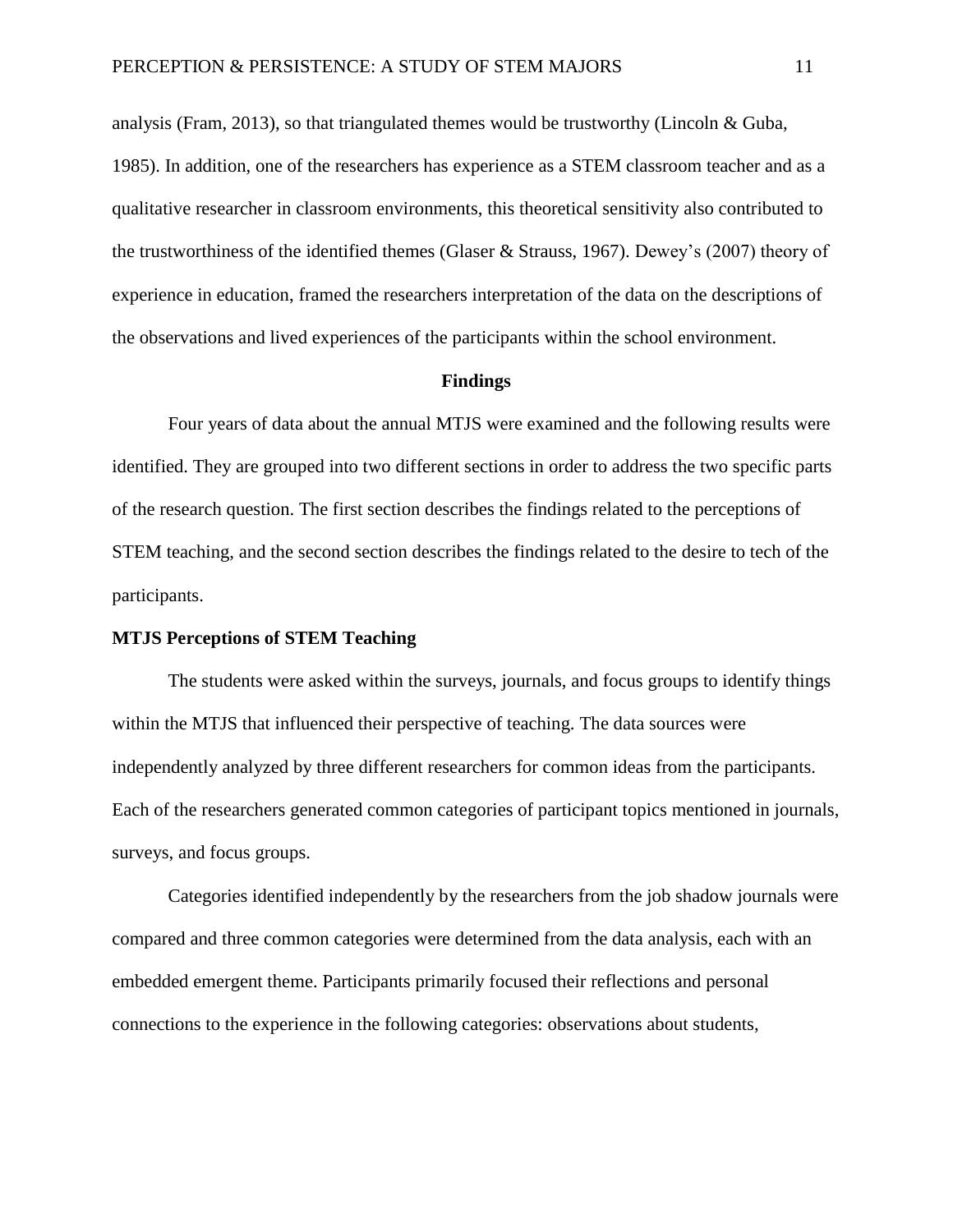observations about classroom management, and observations about teachers and teaching as a profession.

# *Observations About High School Students*

The researchers determined that, "The MTJS participants were able to develop an accurate perception of the challenges and altruistic rewards of working with high school students based upon their field experience." The participant data documenting their perception of students can be broken down into two primary observations categories: observations of student apathy, and documentation of the altruistic rewards of teaching. Table 1 shows some of the participant quotes regarding these two categories.

## **Table 1**

*Participant quotes supporting the categories of student apathy and altruism in teaching*

High School Student Apathy

"The only kids who don't learn much seems to be the ones who are lazy or don't care to try."

"I think the teachers are doing what they can to promote learning but it is hard when so many students don't care if they fail."

"the students have no personal drive."

Altruistic Rewards of Teaching

"I loved seeing the looks on the student's faces whenever they finally grasped a subject."

"The most rewarding part is getting to see some of the students finally understand something... [a student] walked to the front, his classmates started clapping for him. The pride on his face nearly made me cry because I was so happy and excited for him."

"Being able to help students understand some of the concepts they are working on was very rewarding."

## *Observations About Classroom management*

Within the category of classroom management, the researchers documented how the

participants communicated what they felt were positive and negative classroom management

experiences, made general observations about classroom management, and also noticed the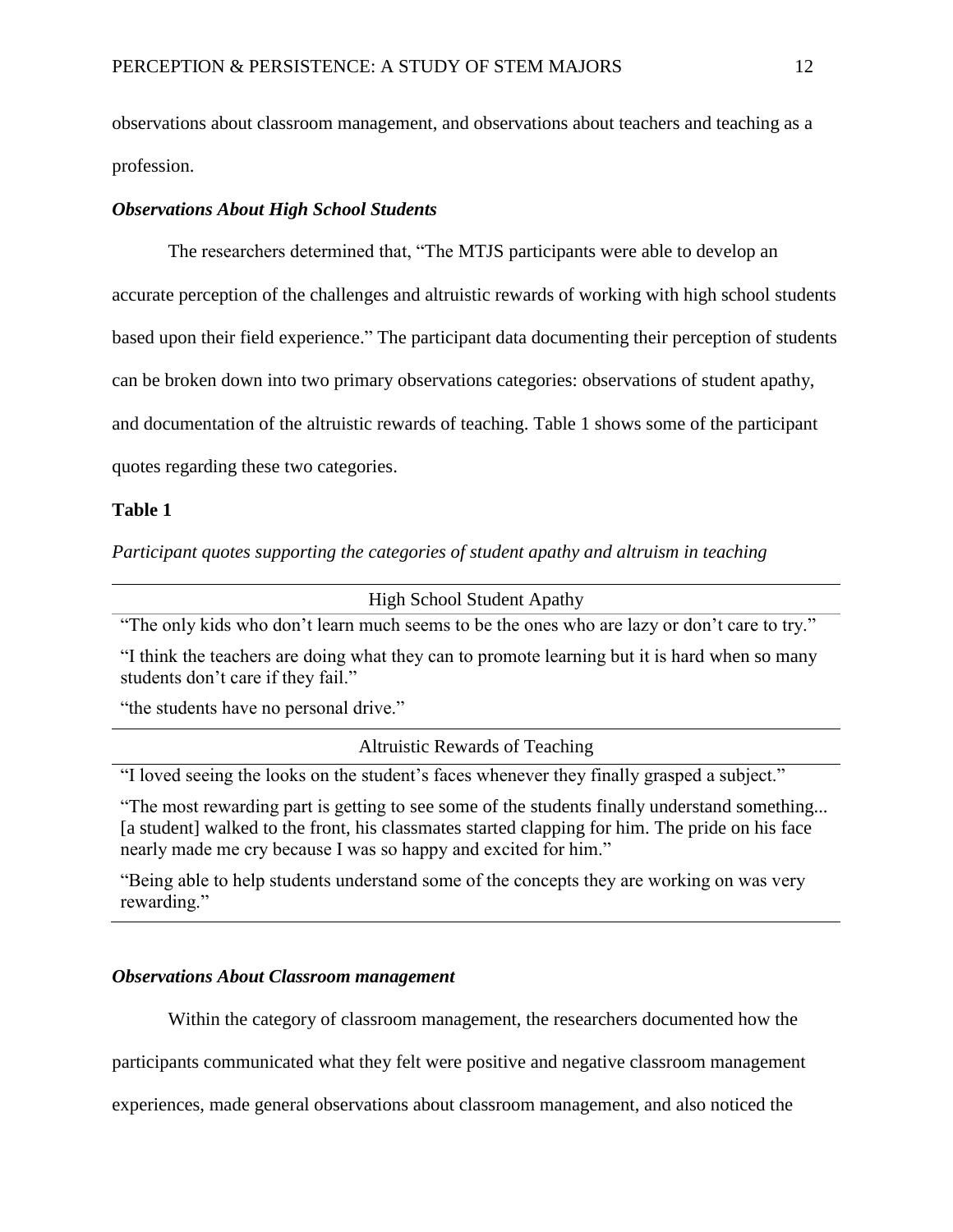mutualistic nature of teacher and student relationships and its impact on classroom management. One student journal entry documenting a positive classroom management experience records wrote, "I was blown away at how well the teacher was able to attract the attention of 95% of the class". This statement from the participant captures not only how a good teacher manages their class well, but also illuminates the types of classroom events to which participants were attuned. For comparison, participants made no mention of evidence of pedagogical content knowledge.

Participants noted both positive and negative classroom management experiences. For example, one participant wrote, "The students seem to be having side conversations, using their phones, listening to music, and anything else to avoid paying attention to learning." For this participant, seeing the students off-task was a negative experience in classroom management. Many participants made general observations about what they saw and experienced as classroom management techniques. One wrote, "The way the teacher handled certain 'troublemaker' students was intriguing. I saw the techniques that teachers use to calm one child while maintaining the control of the entire classroom." Finally, the participants also documented how the student and teacher relationships impact the dynamics of classroom management. One wrote, "not all kids will be challenging but not all will listen either. And how you interact with the student completely effects their actions back to you and that when you try and treat them as adults, they will try to behave like one."

The participant reflections and perceptions of classroom management seemed to indicate an evolving perception of the responsibilities and requirements of managing and motivating high school students in a classroom setting. Watching teachers succeed at managing behaviour and learning in classrooms of high school students is important for a future teacher to be able to develop a sense of confidence in his or her ability to also manage that same group (Marder et al.,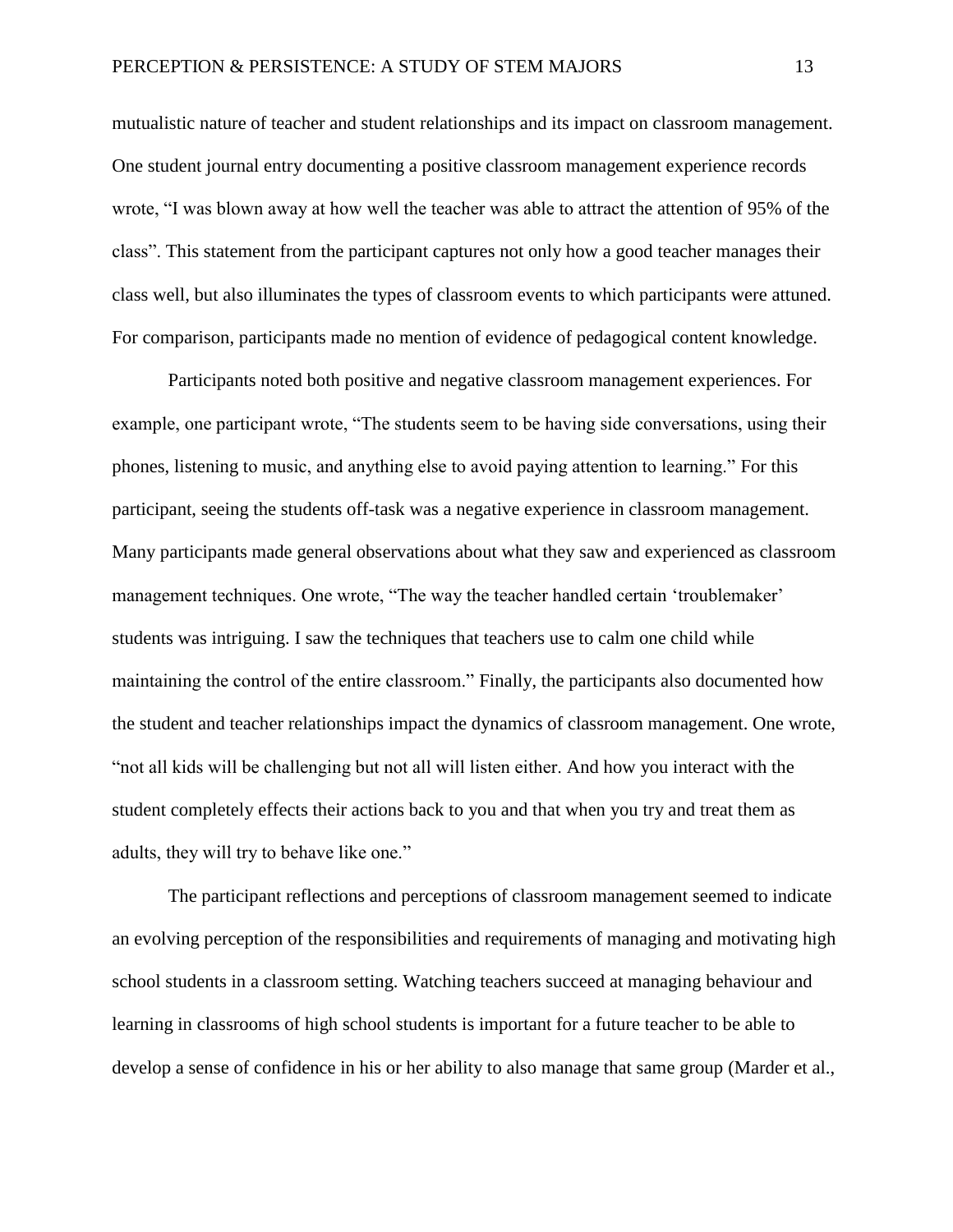2018). Participants were able to make that connection in their journals. Here are a few quotes illuminating that connection. One reflected, "[my experience] helped relieve some anxieties about room discipline." Another stated, "At the beginning of the week it kind of felt like I was a student. Towards the end of the week I started feeling more like a teacher." And another participant wrote, "The most rewarding part for me was observing the students as their different ones come in each class period and I would imagine how I could handle situation differently. I was able to construct ideas of teaching styles that may really grasp the students. Being in the classroom has made me more confident in my capability of this profession."

The primary theme arising from this category identified by researchers is, "The MTJS participants developed a perception of classroom management as a complex and reciprocal balance of discipline, respect, learning, and relationship based upon this field experience."

## *Observations about Teachers and Teaching*

The final primary themes of the participant journals centered around the idea of what being a teacher truly entails and encompassed many facets of teaching as a profession such as, the physical, emotional, mental toll; the instructional and curricular choices; relationships with students, other teachers, and administrators; school scheduling and procedures; and the many other parts of teaching STEM as a high school teacher. As a method of communicating our qualitative analysis, we created a chart based upon quoted words from the participant's reflections describing what one of the most important things they learned about teaching or teachers through the MTJS, Table 3.

Participant descriptors of their experience, Table 2, almost reads as if it were poetry, the participants captured the beautiful and terrible balances that are the daily demands of a teaching career. Teachers of all subjects can confirm that teaching and teachers share these qualities and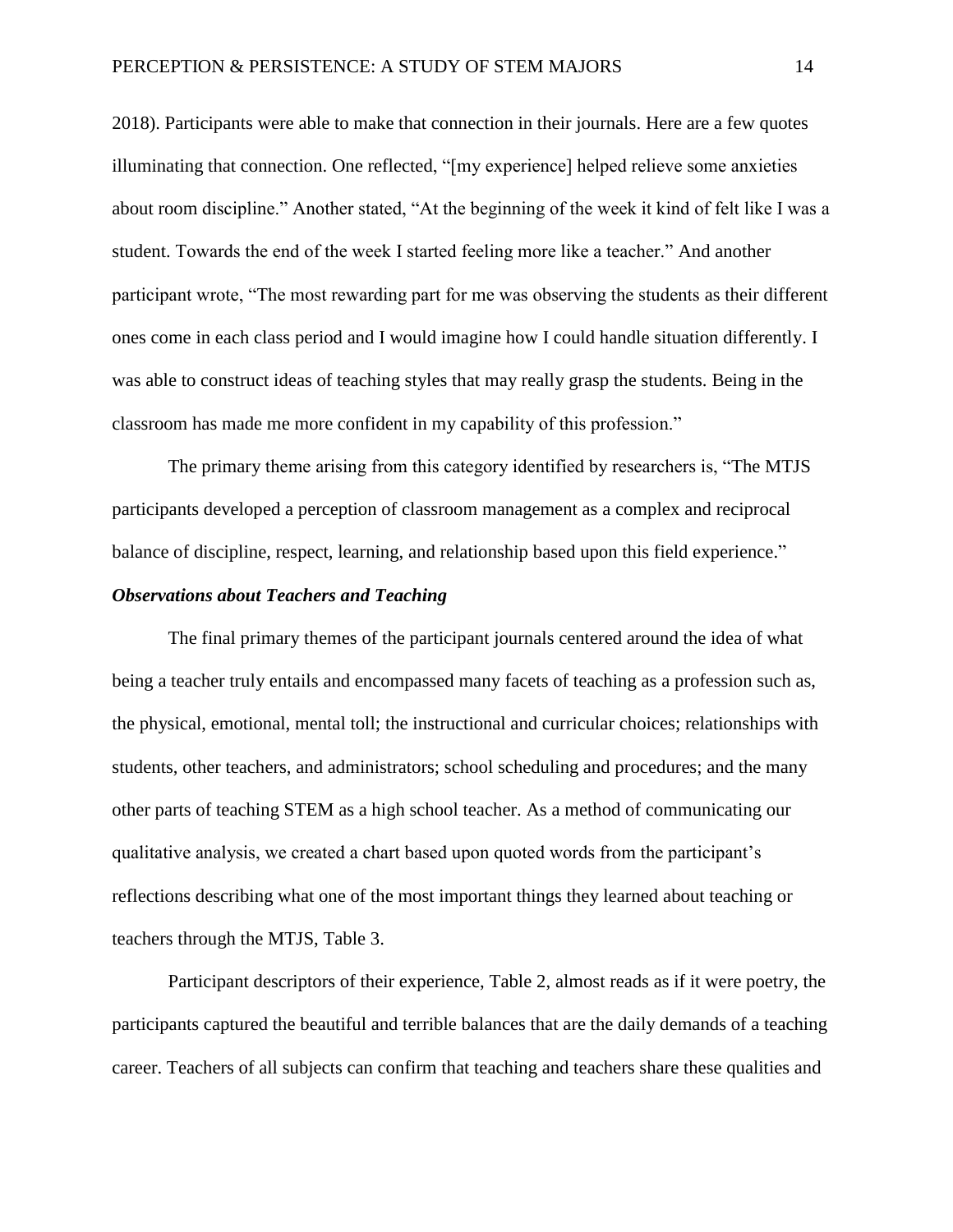descriptive keywords. This table captures some of the most powerful indicators that the MTJS indeed allowed the participants to experience an authentic early intensive field experience and were also successful in developing accurate perceptions of the characteristics of teaching and teachers.

# **Table 2**

| Teaching Is                    | A Teacher Is             |
|--------------------------------|--------------------------|
| <b>Trust</b>                   | Caring and Safe          |
| Harder than I imagined         | Calm                     |
| <b>Cohesive Relationships</b>  | Passionate               |
| Pride                          | Organized                |
| Difficult                      | There for her students   |
| Demanding                      | Keeps students engaged   |
| Awesome to see progress        | Connecting with Students |
| <b>Relatable Examples</b>      | Good at communicating    |
| Planning                       | Patient                  |
| Exhausting                     | Orderly                  |
| <b>Hard Work</b>               | Original                 |
| <b>Controlled Chaos</b>        | Earns respect            |
| Creativity                     |                          |
| <b>Helping Students</b>        |                          |
| Respect                        |                          |
| <b>Exciting and Rewarding</b>  |                          |
| More Difficult than I imagined |                          |
| Nowhere as Easy as I thought   |                          |

*Participant descriptors of master teachers and of the teaching profession.*

The way that the participants wrote about their experiences with the teachers was overwhelmingly positive, yet realistic in nature, and the primary theme that arose from these categories of data was that "The MTJS participant's experiences helped them realize that STEM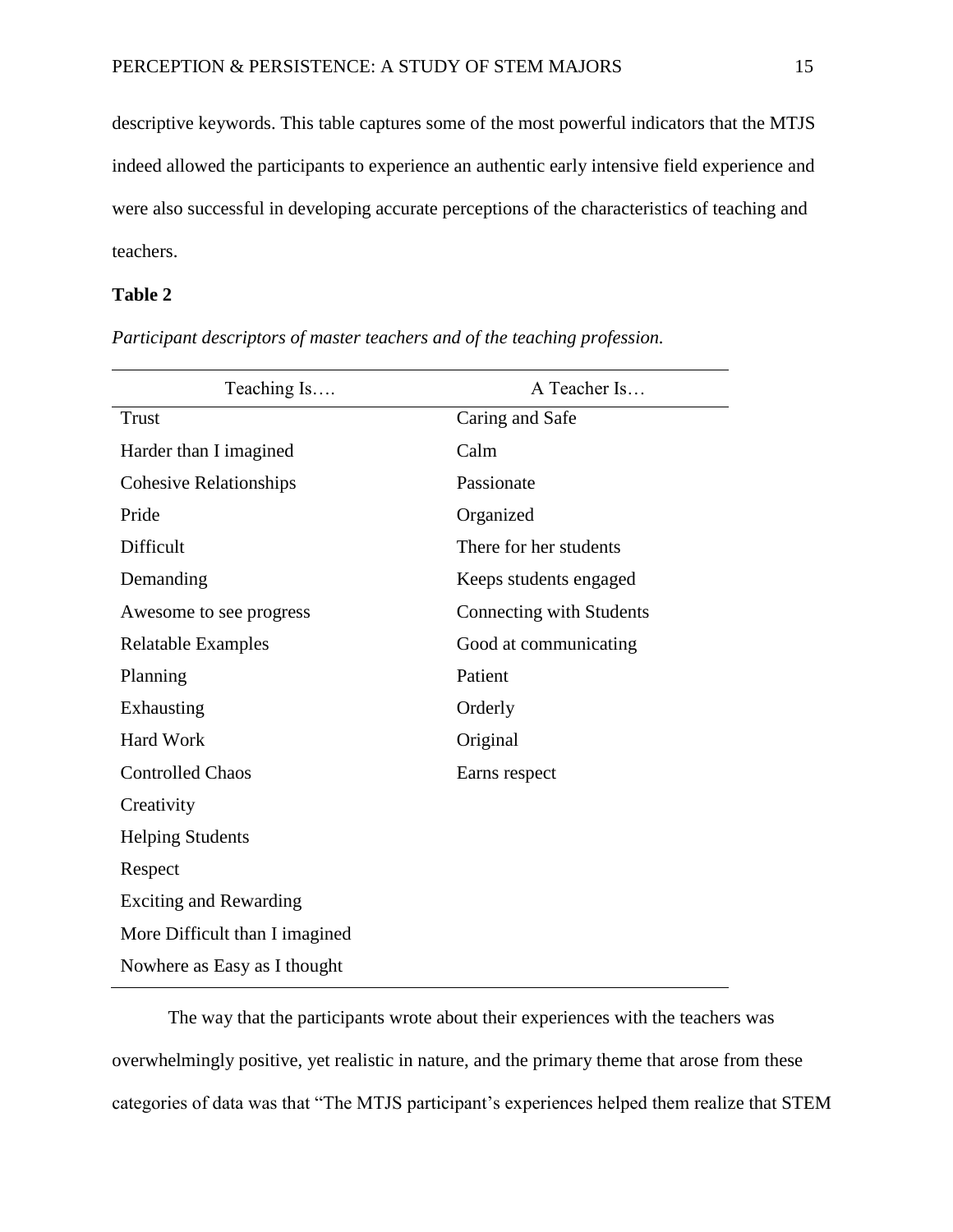teachers work very hard and are very patient with their students." Some of the participant

responses particularly expound on this theme, see Table 3.

# **Table 3**

*Participant quotes from categories about teachers*

| <b>Teachers Work Hard</b>                                                                      |  |  |
|------------------------------------------------------------------------------------------------|--|--|
| "Teaching is a lot harder than I thought."                                                     |  |  |
| "I've realized that the job of a high school teacher is a lot more difficult than I imagined." |  |  |
| "I have seen the demanding hard work the teachers do."                                         |  |  |
| <b>Teachers Show Much Patience</b>                                                             |  |  |
| "As few things I admire are her respectable nature, her patience and ability to stay calm"     |  |  |
| "Her ability to control a classroom is really admirable as well as her patience with them"     |  |  |
| "She rarely raises her voice and is very patient."                                             |  |  |

Two identified themes from the data analysis are:

- 1. The MTJS participants developed an accurate perception of the challenges and altruistic rewards of working as a certified STEM teacher with high school students based upon their field experience.
- 2. The MTJS influenced the participant's decision making in whether or not to pursue a teacher certification.

The researchers then examined these two themes within the context of the research question guiding this study, "How does the Master Teacher Job Shadow (MTJS) as an early intensive field experience influence participant perception and desire to pursue a career in a STEM teaching field?"

The variety of categories present in the student responses and reflection about the MTJS indicate that the MTJS helped the participants form a more accurate perception of the demands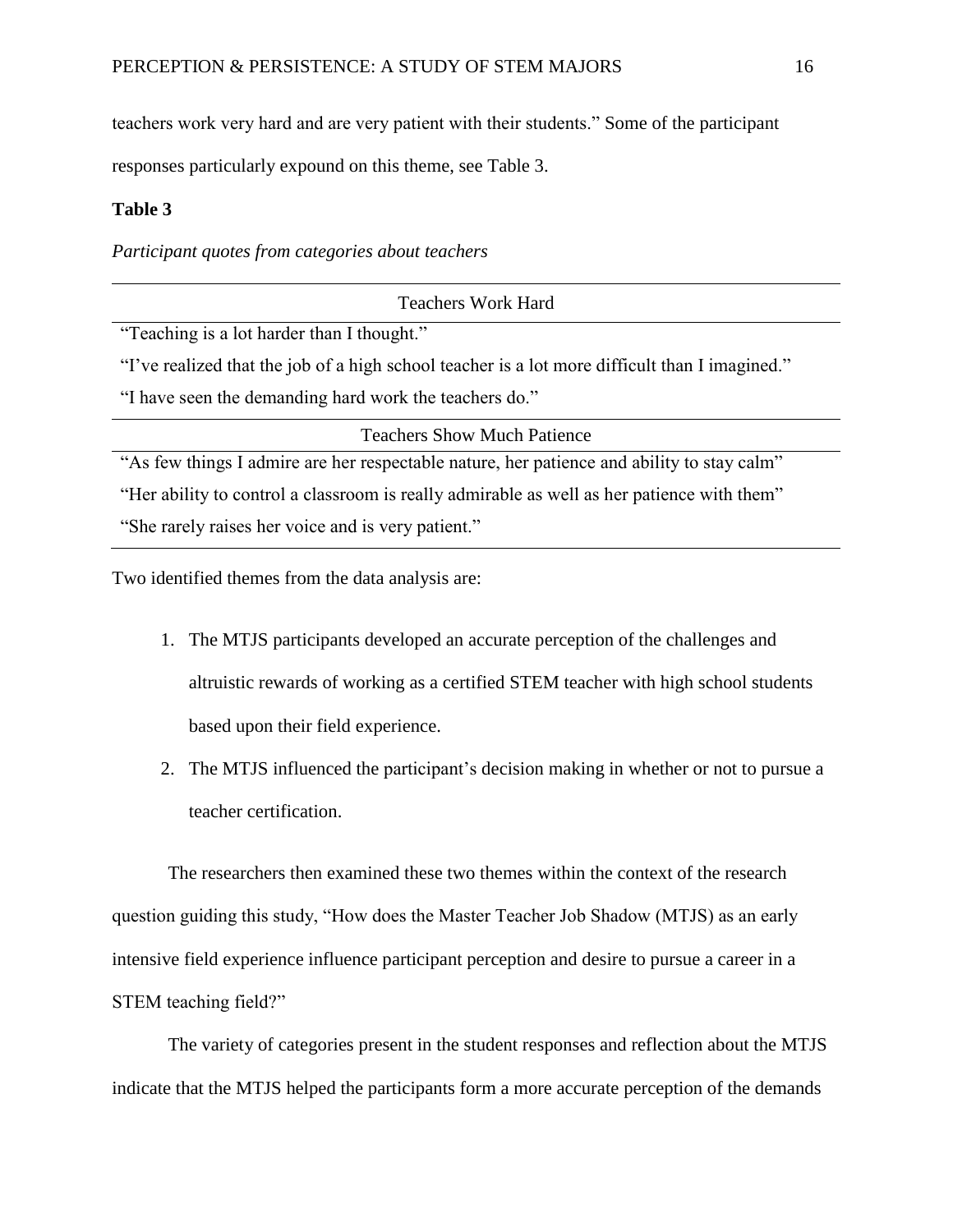of a career in STEM teaching. An accurate perception of teaching not only helps the participants be able to make more informed choices about their own career (Howes & Goodman-Delahunty, 2015), but also improves their ability as citizens to make informed decisions about education in their communities and support positive narratives about public schools and public school youth. Research by Marder et al. (2018) likewise indicates that accuracy of perceptions of STEM teaching is a driver within STEM students to choose and persist within a teaching certification in their undergraduate experiences. This is a critical aspect of the MTJS, especially within the current political climate that often presents an overwhelmingly negative critique of public schools and teachers, at times rationalizing decreasing state and federal funds provided to support those schools.

Based upon these themes, our research findings indicate that the MTJS does indeed influence participants perceptions of STEM teaching in a variety of ways, specifically how the participants perceived high school students, classroom management, teachers, and teaching as a career. The second part of the research question, that led us to examine if the MTJS influenced the participants, "desire to pursue a career in a STEM teaching field" was examined using similar methodology, but adding descriptive statistics to identify participants who actually did persist to teacher certification in the state of Texas.

## **MTJS Participants Desire to Pursue Teaching**

Over a period of four years, only two participants out of 63 stated that the MTJS did not influence their desire to either pursue or not pursue a STEM teaching career on a secondary level. Seventy-nine percent of participants (50 out of 63 participants) communicated that the MTJS had either increased or decreased their desire to teach. Specifically, 65% participants specifically stated the MTJS had increased their desire to teach, 14% said the experience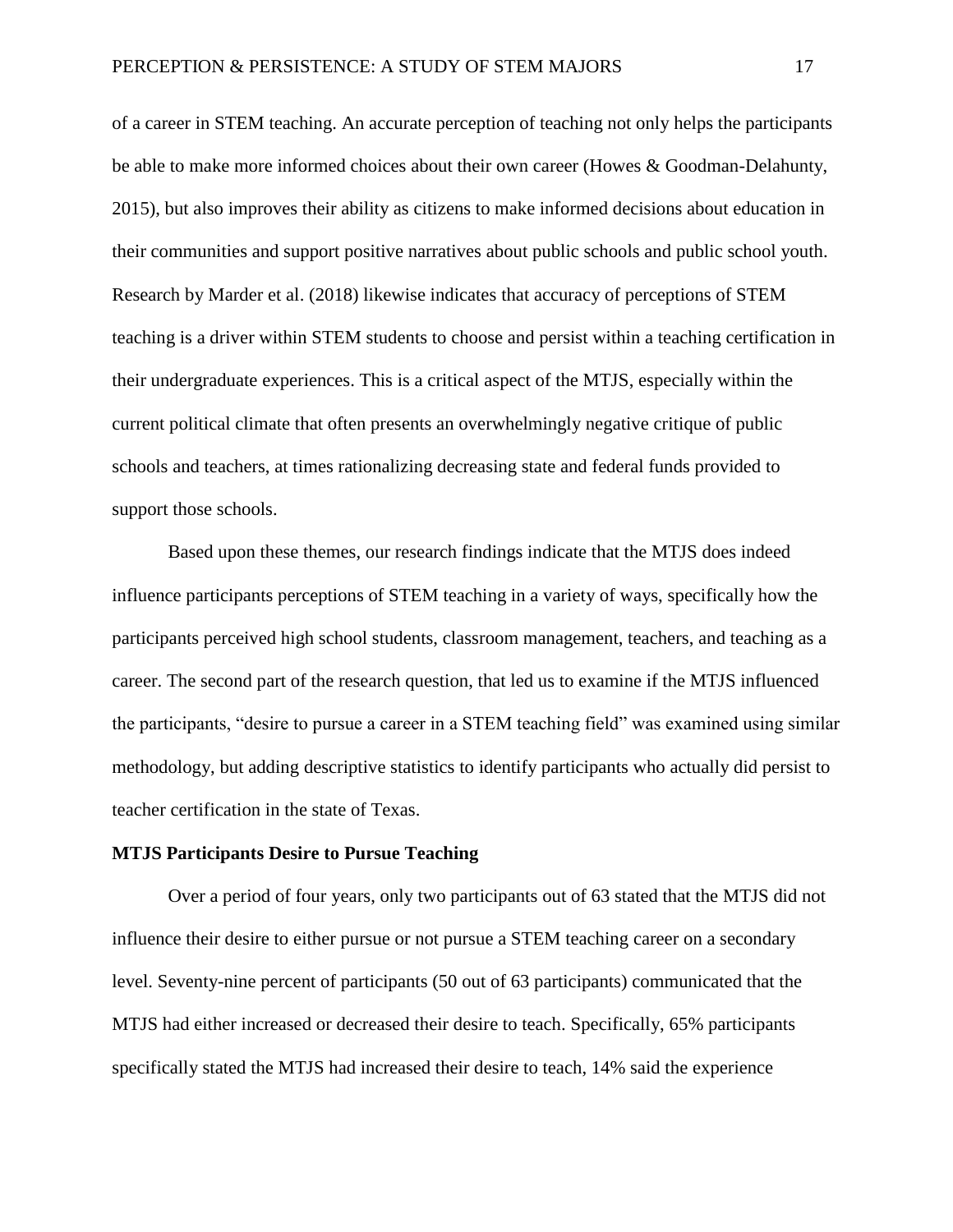decreased their desire to teach, 13% indicated that the experience both decreased and increased their desire to teach, and 5% did not explicitly communicate that information in their responses. The impact of the MTJS on desire to teach was communicated to the researchers in all three different data sources and was presented as a common category in all three of the researcher's data analysis documents. This data is summarized in Figure 1. Examples of the classification of student responses from the participant's journals are included in Table 4.

# **Figure 1**

*Participant Responses about how the Master Teacher Job Shadow (MTJS) Experience Influenced their Desire to Teach.*



**Interest Level in Teaching**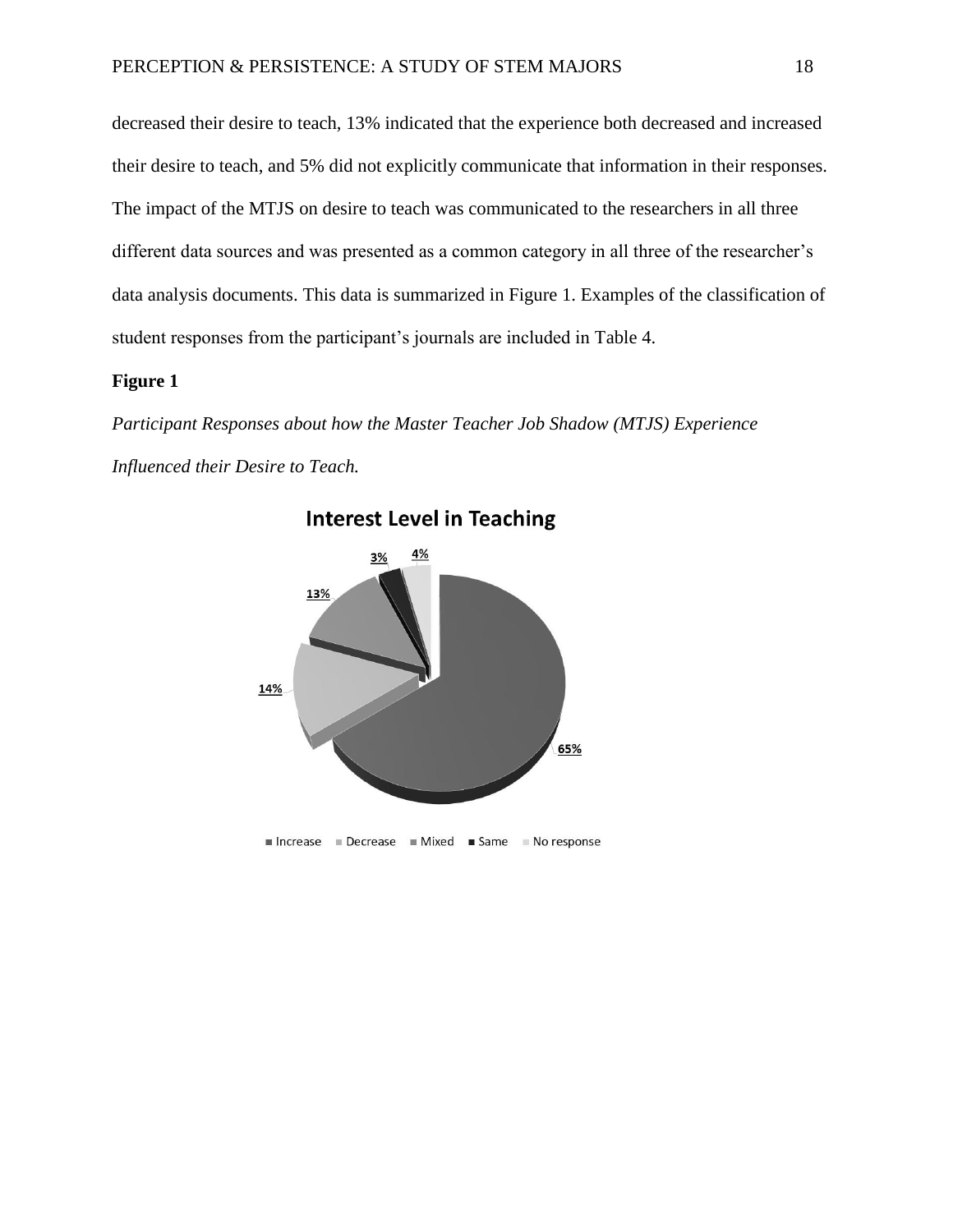# **Table 4**

| <b>Coded Category</b>                        | Example participant responses                                                                                                                                                                                                                                |  |
|----------------------------------------------|--------------------------------------------------------------------------------------------------------------------------------------------------------------------------------------------------------------------------------------------------------------|--|
| Increased participants desire to teach       | "By far this experience has increased my<br>desire to teach. I know all the work I will<br>have to do but I love helping all those<br>students. This week was absolutely<br>amazing and I now know without a doubt I<br>will be a high school math teacher." |  |
| Decreased participants desire to teach       | "This opportunity has been very helpful in<br>clarifying what I want to do. I know that I<br>do not want to be teaching high school."                                                                                                                        |  |
| Mixed response about the desire to teach     | "This experience has and hasn't increased<br>my desire to teach. The end of the day you<br>feel so rewarded by helping these kids."                                                                                                                          |  |
| The MTJS had no influence on desire to teach | "I still have the same level of interest in<br>teaching."                                                                                                                                                                                                    |  |

*Examples of coding participant responses about desire to teach.*

These four categories and descriptive statistics arising from the data led the researchers to conclude that these findings indicate that the MTJS as an early intensive field experience influenced the participants ability to make a more informed decision about their choice either to pursue or not to pursue a STEM teaching career by allowing them to experience what it was like to teach in a public STEM classroom setting.

The researchers matched MTJS participants with the TEA database of certified teachers to determine which ones chose to pursue teacher certification after the job shadow experience. Of the 63 total participants, 29 names were matched in the TEA database. These names were also entered into the online database of the State Board for Educator Certification to ensure that indeed these individuals held a current certification in the state of Texas. This data is summarized in Figure 2.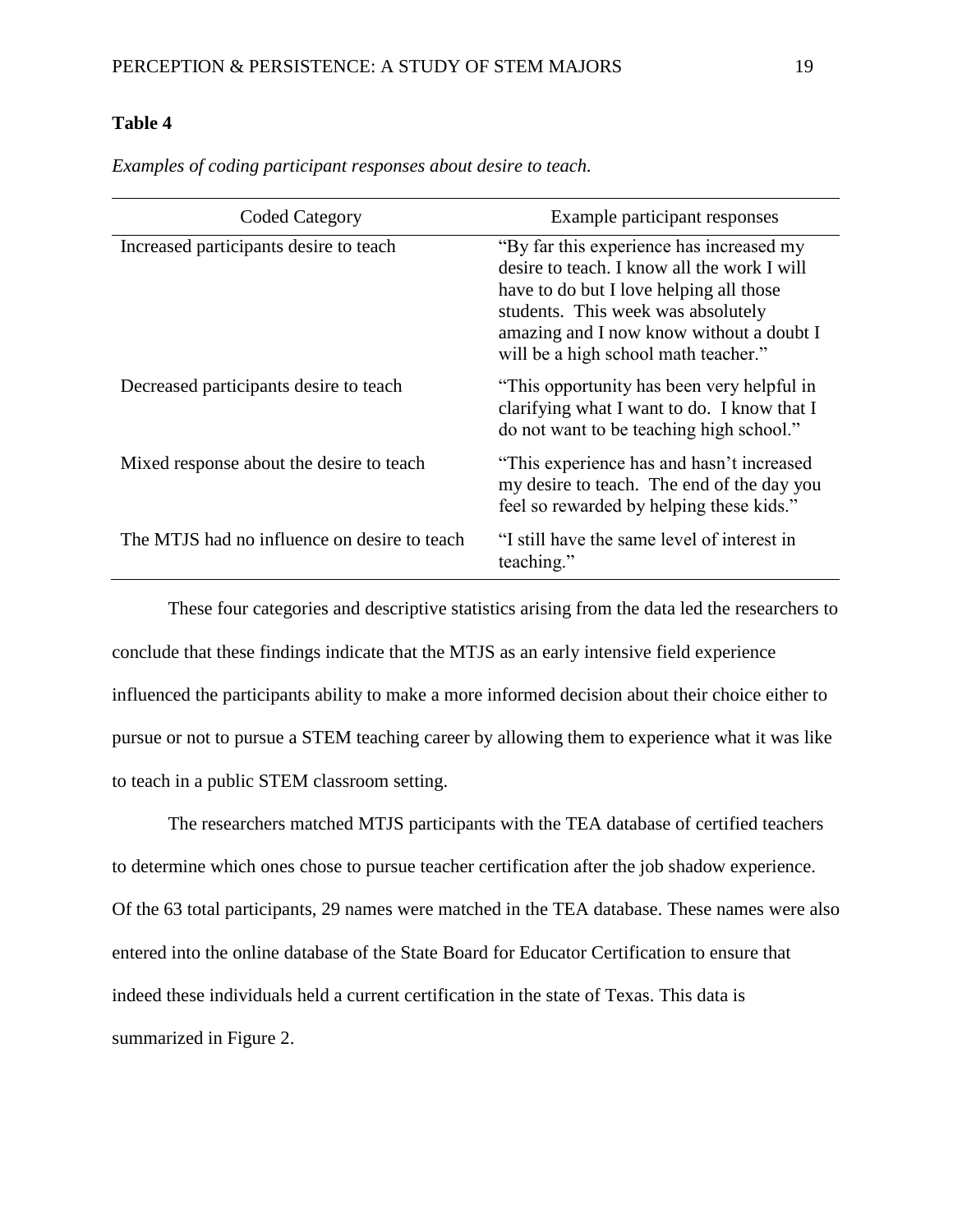# **Figure 2**

*Percentage of (MTJS) participants who achieved teacher certification in Texas.*



Percentage of MTJS Participants who achieved teacher certification in Texas

We were able to determine that 46% of the MTJS participants went on to choose to pursue teaching as a profession in the state of Texas, while 54% of participants had not pursued certification at the time of this study. For comparison, only 1% of STEM majors at the primary university feeding the MTJS choose and persist to achieving STEM teacher certification as undergraduates, with another 9% certifying at some point after graduation.

It is important to note that certifying MTJS participants did not necessarily pursue teacher certification at the same university where they were enrolled when they participated in the MTJS. Of the 63 participants under consideration, 29 (46%) participants went on to obtain certification to teach in the state of Texas, either at Stephen F. State University or at another institution or certification route. This research finding does not indicate that the MTJS directly caused 46% of participants to pursue a teaching certification in the state of Texas. However,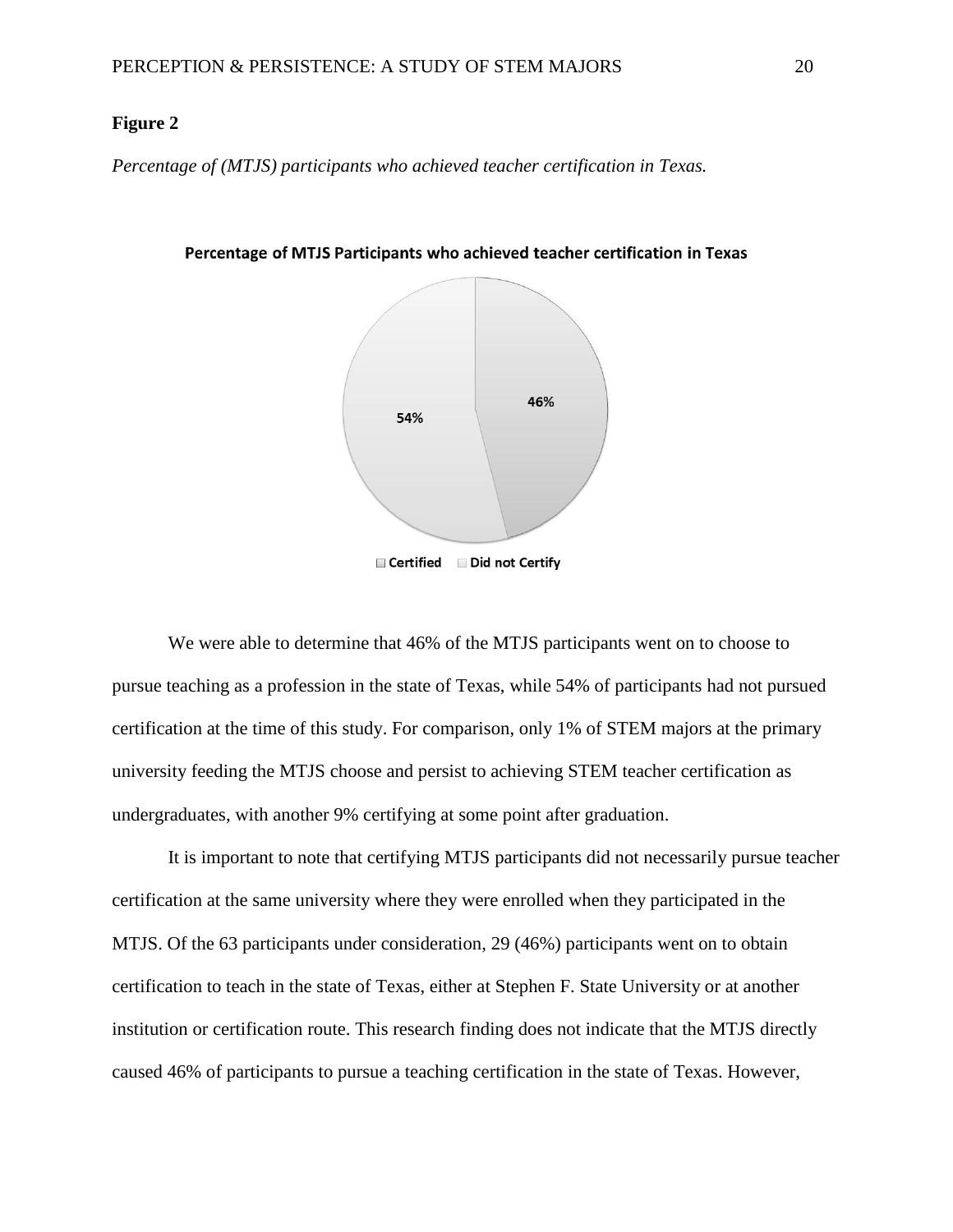based on our findings, we believe the MTJS was certainly an important factor in the participant's decision making to pursue a teaching career. While we cannot say that participants' choice to pursue teacher certification was due to their participation in MTJS, we can say that 46% of the participants who experienced the MTJS did persist to earning a teaching certification in the state of Texas.

In addition, we examined the interest levels of the participants and see if there was a connection between the interest level and who did go on to certify to teach. We found that 70% of the participants who communicated an increased interest in a teaching career, did actually go on to pursue a teaching career. Equally important, of those who communicated mixed responses or those communicating a decrease in their desire to teach, none of these participants chose to pursue a teacher certification in the state of Texas, Table 5.

## **Table 5**

*Relationship between participants' description of the effect of the MTJS on their interest level and participants' actual certification to teach.*

| <b>Interest Level</b>    | <b>Number</b>               | Number who<br><b>Certified to Teach</b> | <b>Persistence to</b><br><b>Certification</b> |
|--------------------------|-----------------------------|-----------------------------------------|-----------------------------------------------|
| Increased Desire to      | 41                          | 29                                      | 70%                                           |
| Teach                    |                             |                                         |                                               |
| Decrease Desire to Teach | 9                           | 0                                       | 0%                                            |
| Mixed                    | 8                           | 0                                       | $0\%$                                         |
| Same Desire to Teach     | $\mathcal{D}_{\mathcal{L}}$ | 2                                       | 100%                                          |
| No response              | 3                           |                                         | 33%                                           |
| Total responses          | 63                          | 32                                      | <b>NA</b>                                     |

These outcomes are important not only because of the twenty-nine teachers out of our sixty-three STEM major participants who did go on to pursue a STEM teaching career, but also because of the nineteen STEM majors who did NOT choose to pursue a STEM teaching career.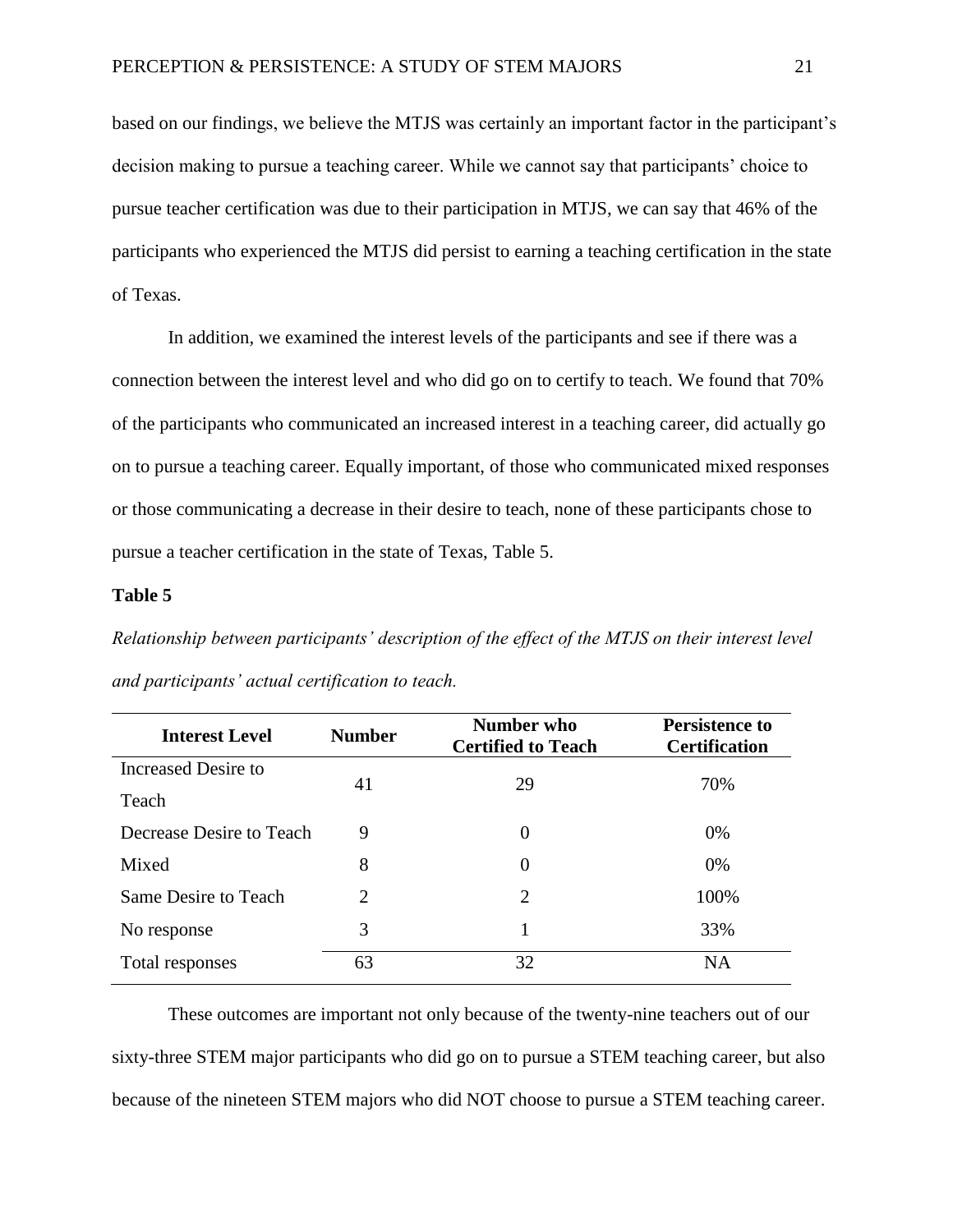Undergraduate STEM majors within our research study accurately not only accurately indicated their desire to pursue a STEM teaching career or not. Our research findings indicate that data collection combined with an early intense field experience such as ours can accurately predict the STEM majors who will NOT choose a career in STEM teaching. Our data collection during the MTJS was 100% accurate in indicating which STEM majors did NOT choose STEM teaching as a career. As undergraduate STEM majors attempt to establish a career path based on accurate information, the MTJS as a recruitment and early intensive field experience was 100% successful in motivating nineteen out of sixty three participants to choose to NOT pursue a teaching career. Our results mirror the work of Schaffer (2012) who found that the pre-service teacher perceptions of teachers and students were greatly impacted by their involvement in an early intense field experience similar to ours. Further research needs to be undertaken on how early field experiences such as the MTJS could possibly impact teacher attrition, especially for novice teachers. In the state of Texas, the cost of teacher turnover for beginning teachers is estimated to be \$110 million per year (Texas Center for Educational Research, 2000), how many STEM teachers who leave the field could be prevented and how many millions of dollars could be saved if they had participated in an early intensive field experience like the MTJS? If a recruitment and early field experience such as ours was implemented in teacher certification programs for STEM teacher education programs, perhaps the state of Texas and schools in our area could reduce the costs surrounding teacher turnover and more accurately recruit and predict the number of STEM teachers entering careers in STEM education.

#### **Limitations**

This study was designed to examine the impact of the MTJS on the perceptions of STEM teachers and their desire to pursue a career in STEM teaching. The MTJS is an early intense field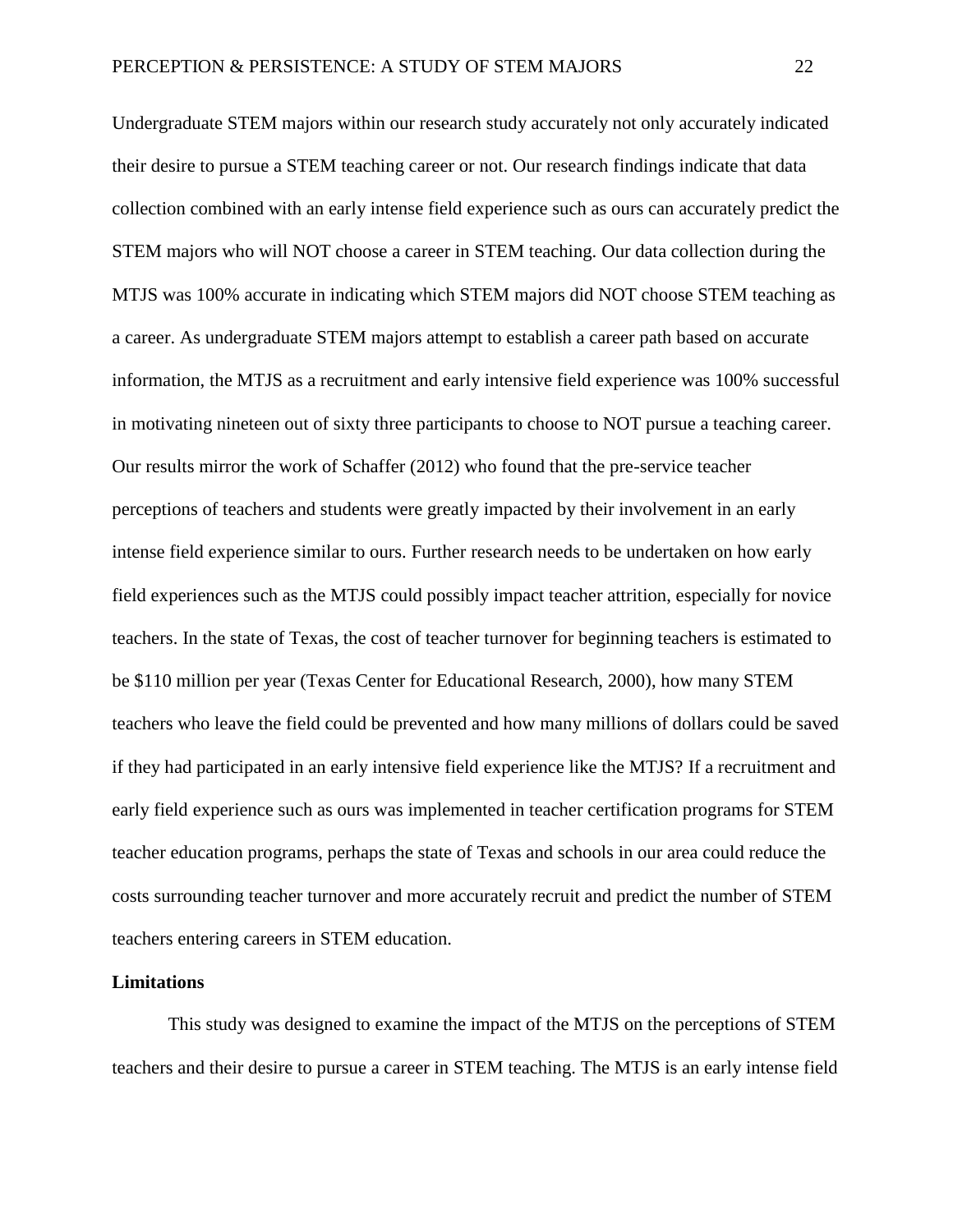experience that was used to recruit future STEM teachers. One of the key limitations in this study is that the individuals who applied to participate in the MTJS possibly would have pursued a career in STEM teaching regardless of their experiences simply because they were potentially planning a career in that field. In addition, the MTJS was funded by a grant from the NSF. For this recruitment effort to be re-created on an institutional level, some funding source must be established to replicate efforts such as this.

#### **Conclusion and Discussion**

The survey results of Marder et al. (2018) indicate that "uncontrollable or uninterested students' was a concern in 41% of the 7,897 STEM undergraduate students they surveyed when those students thought about high school or middle school teaching. In our research findings, our MTJS field experience appeared to address those fears and concerns in many of our participants. Some participants even seemed to have certainly overcome the idea that as teachers they would not be able to effectively manage apathy or misbehavior if it arises.

Marder et al. (2018) also stated that 20% of respondents indicated that inspiring students was an appeal of choosing a teaching career. Our findings seem to indicate that our participants were able to witness the altruistic nature of teaching and watch teachers inspire and connect with students, likely increasing the appeal of teaching for this demographic. The MTJS's function as an early intense field experience and recruiting mechanism for future STEM teachers was very successful based on our findings that 92% (58/63) participants stated explicitly that the MTJS impacted their desire or lack of desire to teach either positively or negatively or both. Providing early intense field experience and financially supporting individuals who are considering a career in teaching seems to be essential for those individuals to reflect on and make informed decision about their future career. Forty-six percent of MTJS participants achieved teacher certification,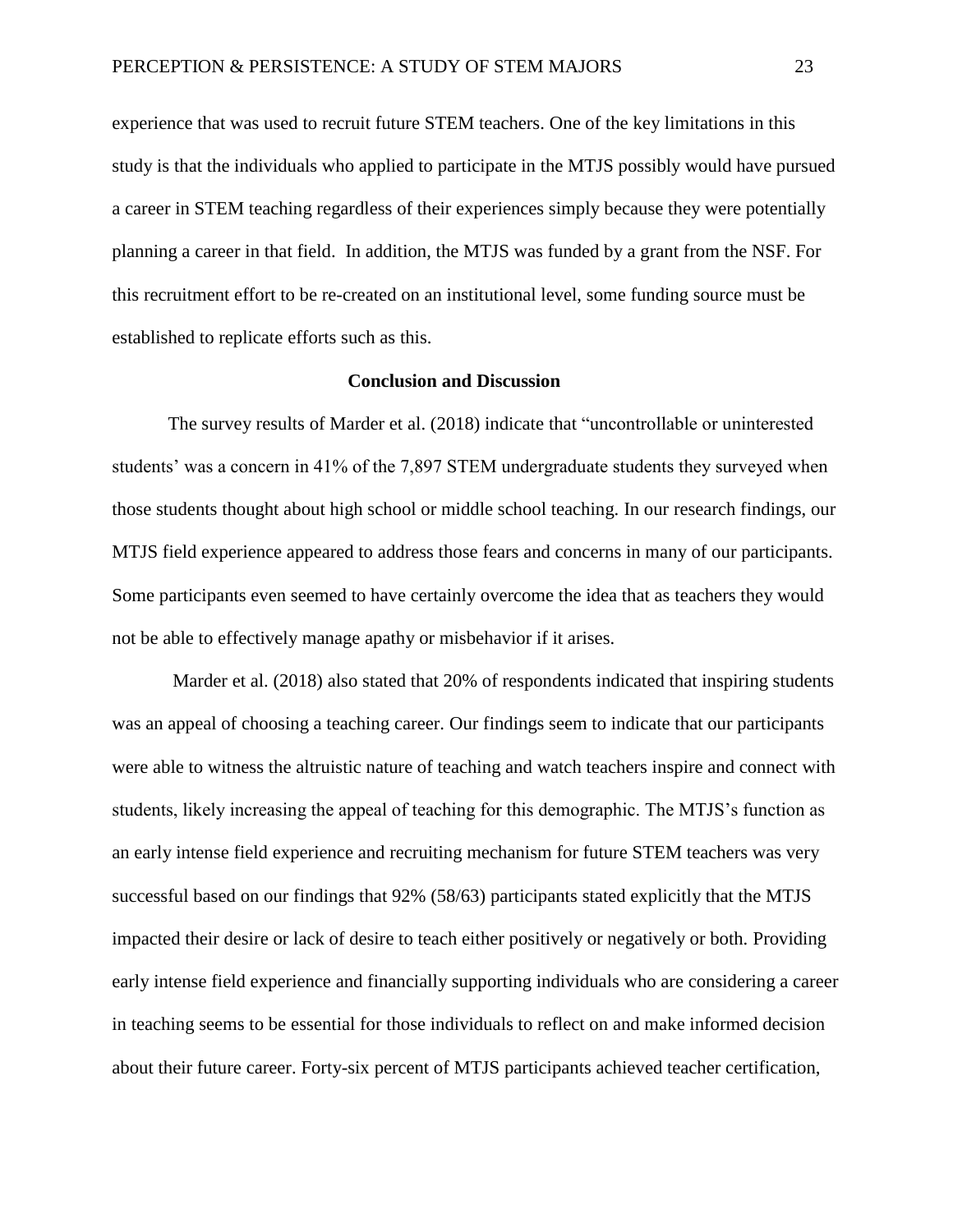and their persistence was influenced, at least in part, by their participation in the MTJS. Finally, key to the MTJS is the idea that when participants experienced a week in the life of a public school teacher, they reflected in their journals about how hard the teachers worked, how great the students could be, and how difficult the job of a teacher actually was. Hence, it is reasonable to conclude that the MTJS increased the empathy and respect among the participants for public school teachers and students, likely fostering a supportive and respectful narrative for public schools in their social circles and communities.

Similar research findings were indicated by Luft et al. (2005) who examined participant's experiences in coursework that included early intensive field experience, they posited that the field experiences were key to students choosing to continue their coursework in STEM teacher certification. "Students who enjoyed the teaching experiences felt it confirmed their decision to enter education" (Luft et al., 2005, p. 47) Schaffer (2012) stated in her research findings about early field experience's impact on perceptions of pre-service teachers, "After completing the experience, their perceptions were less influenced by the media and to a greater extent based on their own direct experience" (p. 46). Our findings also indicate that the actual experience of being in schools for a week shadowing a teacher gave the participants accurate experiential knowledge on which to base their future opinions about education and in our case, helped the participant build the confidence to make a decision to pursue or not to pursue a career in STEM teaching. These and other research findings indicate that early intensive field experiences are effective for allowing pre-service teachers to understand the requirements and demands of a teaching career (Darling-Hammond & Bransford, 2007). This corroborates the findings outlined in this study.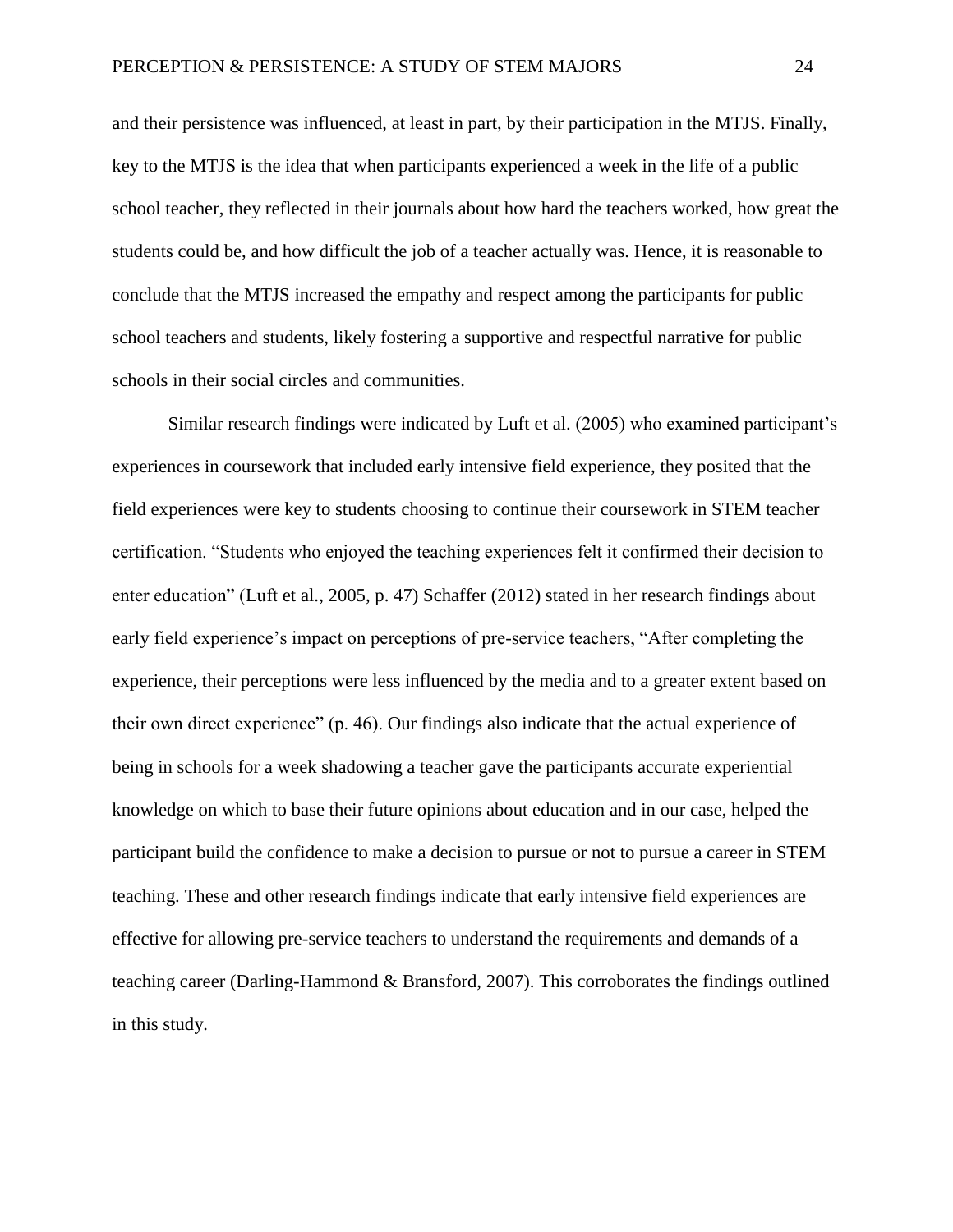The research findings of Worsham et al. (2017) indicate that paid internships in informal STEM settings are not effective for recruitment of future STEM teachers. In contrast, the findings of this study indicate that a stipend for a week of actual immersion in the field of STEM teaching was effective in encouraging the participants to pursue STEM teaching certification, thus suggesting that an authentic, accurate and positive portrayal of STEM teaching (Marder et al., 2018) does indeed effectively recruit future STEM teachers and help them to strengthen their desire to persist to a STEM teaching career. Our results are supported by Dewey's theoretical framework of experience being a key to education and in our case the ability of our participants to choose teaching as a career. Our results also align with the host of research findings that posit the value and success of stipend based recruitment strategies, early field experiences, and authentic connections to teachers in the field as a method of increasing accurate teacher perceptions in our case helped facilitate and high rate of persistence to certification (Abell et al., 2006; Caires et al., 2012; Crisp et al., 2018; Darling-Hammond & Bransford, 2007; Howes & Goodman-Delahunty, 2015; Hutchinson, 2012; Miller & Endo, 2005).

## **Recommendations**

While our findings cannot be generalized to every university or college setting for recruitment of STEM teachers, our findings may help universities design and implement similar programs to recruit STEM teachers. As the United States continues to experience a STEM teacher shortage (Marder et al., 2018), hybrid recruitment/early intensive field experience programs such as the MTJS can be a key factor in developing institutional commitment to recruitment of STEM teachers.

Based upon our findings within this research, we recommend universities implement similar early intensive field experience for recruiting and identifying potential STEM teachers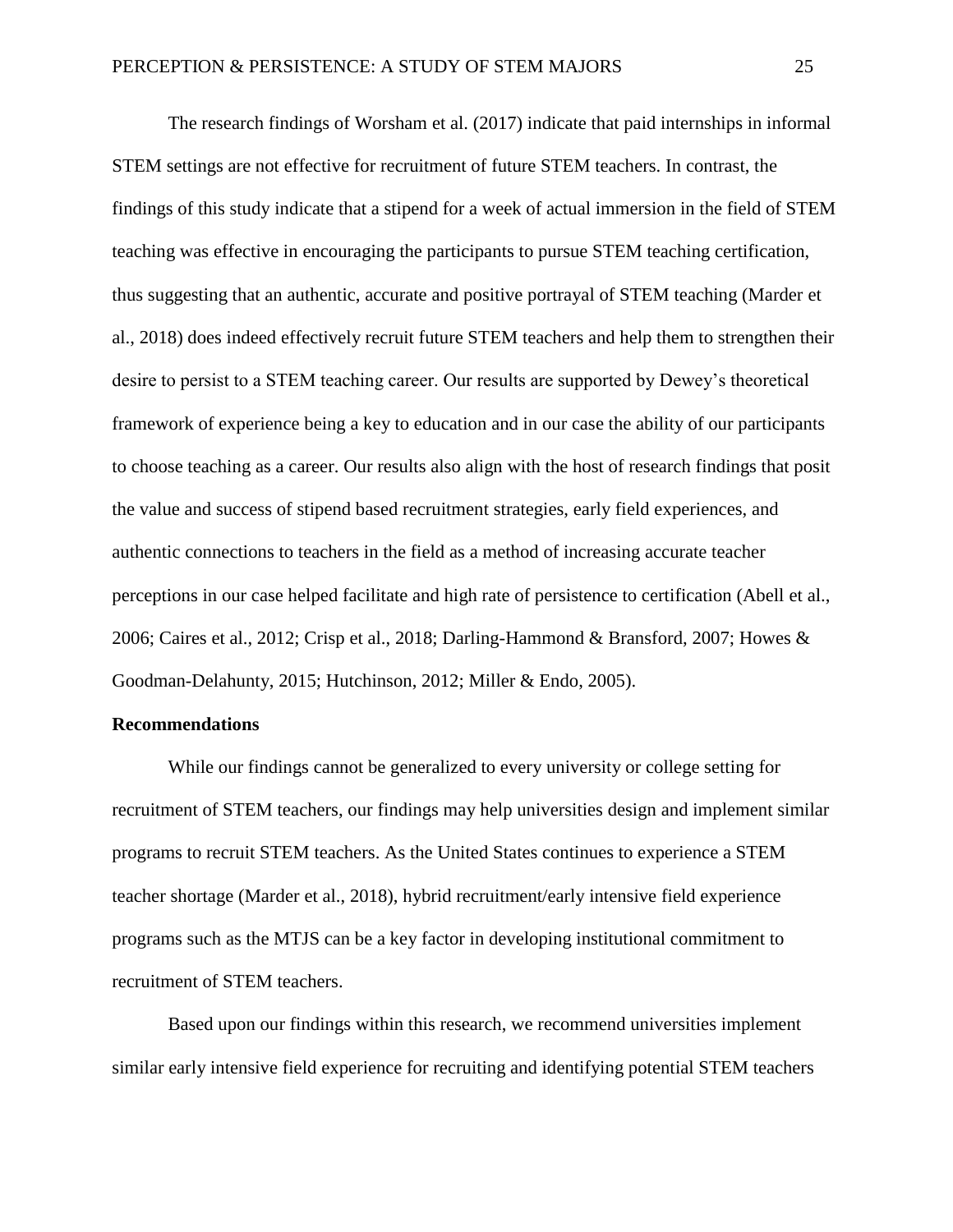outside the confines of the typical academic semester. Our research findings indicate the MTJS allowed participants to be better informed about the demands of STEM teaching and increases their ability to be more confident in choosing whether, or not, to pursue a career in STEM teaching.

While this research is primarily focused on the participant experiences, the MTJS also facilitated comradery and a community building experience for the local school districts, master teachers, researchers, and participants. This community building has led to strengthened, sustainable relationships between the university faculty and master teachers in the local public schools. We are optimistic that as research on how early intense field experience is completed, the results will continue to strengthen and build long-term reciprocal relationships in communities between university faculty, pre-service teachers, and public-school teachers.

We recommend that universities, educator preparation programs, and STEM departments collaborate to build a partnership with local public school STEM teachers in order to provide this type of rich, rewarding recruitment and early intense field experience in order to improve the accuracy of perceptions of STEM teaching in public schools, as well as increase confidence of undergraduate's who choose to pursue a career in STEM teaching.

## **Word Count: 6600**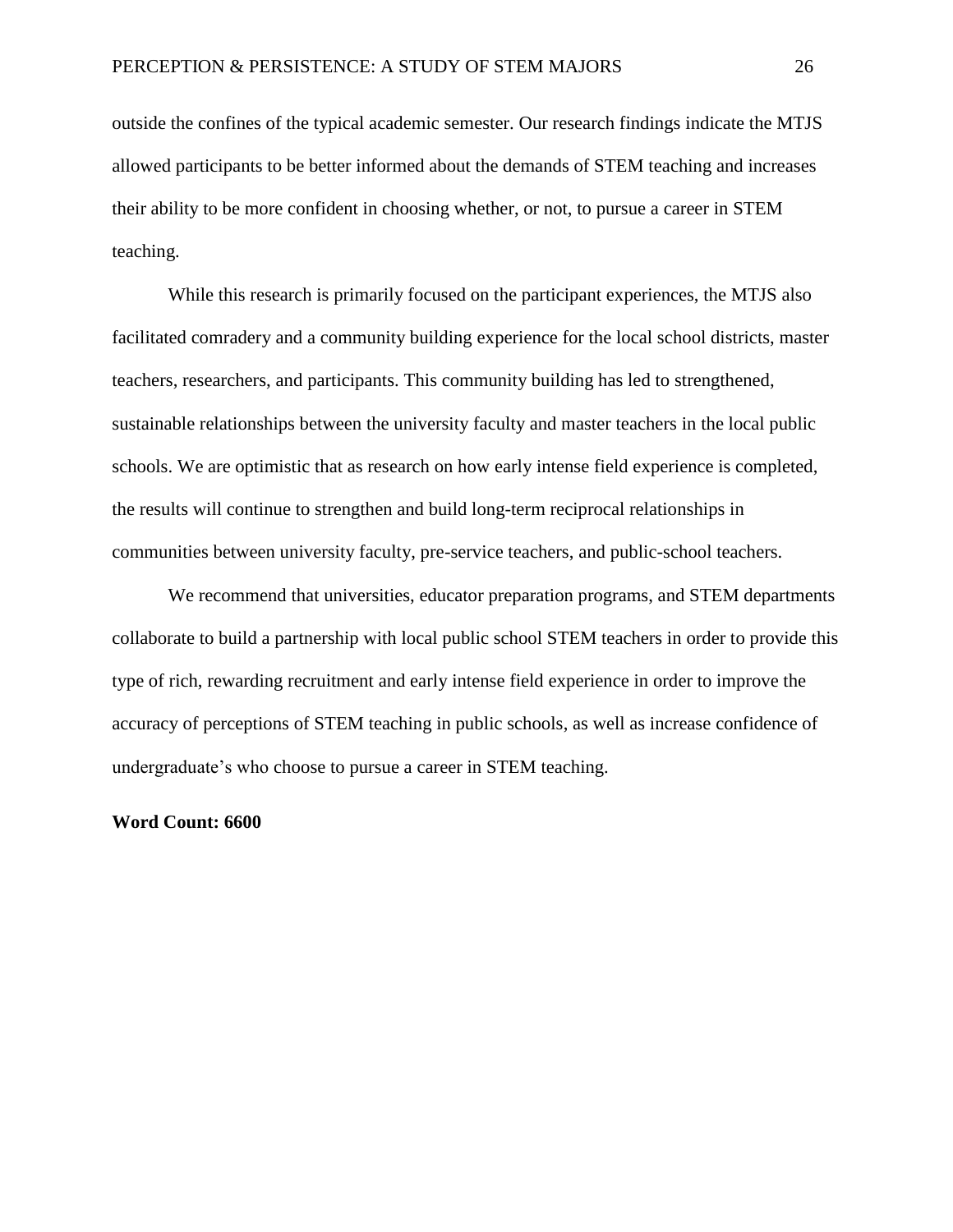#### **References**

- Abell, S., Boone, W., Arbaugh, F., Lannin, J., Beilfuss, M., Volkmann, M., & White, S. (2006). Recruiting future science and mathematics teachers into alternative certification programs: Strategies tried and lessons learned. *Journal of Science Teacher Education*, *17*(3), 165–183. https://doi.org/10.1007/s10972-005-9001-4
- Aragon, S. (2016). *Teacher Shortages: What we know. Teacher Shortage Series*. Education Commission of the States. https://eric.ed.gov/?id=ED565893
- Beltman, S., Glass, C., Dinham, J., Chalk, B., & Nguyen, B. (2015). Drawing identity: Beginning pre-service teachers' professional identities. *Issues in Educational Research*, *25*(3), 225–245.
- Caires, S., Almeida, L., & Vieira, D. (2012). Becoming a teacher: Student teachers' experiences and perceptions about teaching practice. *European Journal of Teacher Education*, *35*(2), 163–178.
- Caprano, R.M., Capraro, M.M., Capraro, R.M., & Helfeldt, J. (2010). Do Differing Types of Field Experiences Make a Difference in Teacher Candidates' Perceived Level of Competence? *Teacher Education Quarterly, 37*(1), 131–154.
- Charmaz, K. (1983). The grounded theory method: An explication and interpretation. In Robert M. Emerson (Ed.), *Contemporary Field Research: A Collection of Readings* (pp. 109– 126). Little, Brown and Company.
- Chenoweth, E. (2009). *Becoming ambassadors of informal learning: Docents' development within a museum community of practice.* Article 3378811. [Doctoral Dissertation, Capella University]. ProQuest Dissertations Publishing.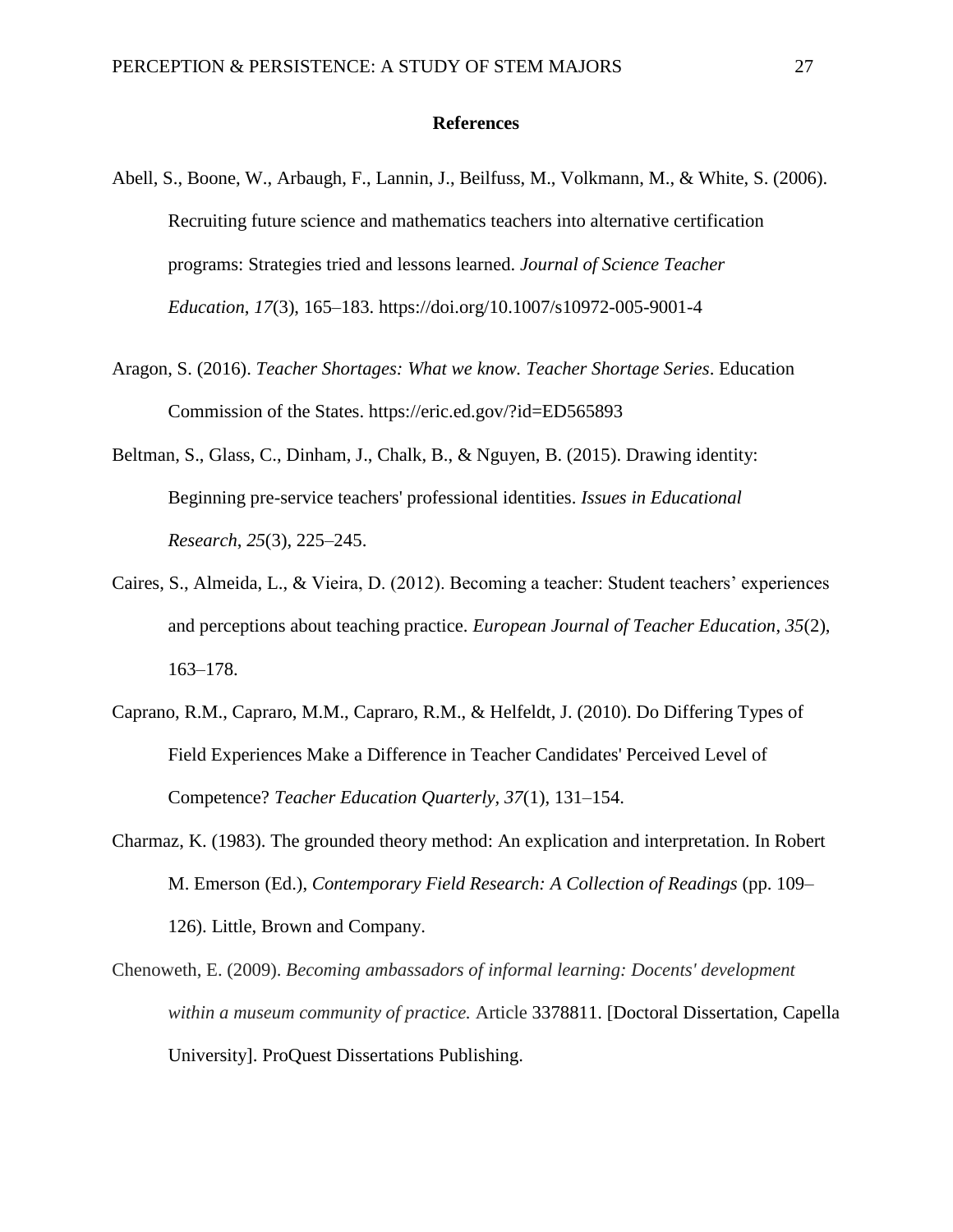- Creswell, J. W. (2007). *Qualitative inquiry and research design: Choosing among five approaches*. Sage.
- Crisp, G., Carales, V., Walls, C., & Cassill, A. (2018). A phenomenological study of community college students' experiences with mentor teachers. *Mentoring & Tutoring: Partnership in Learning, 26*(2), 183–206. https://doi.org/10.1080/13611267.2018.1471369
- Darling-Hammond, L. (2006). Constructing 21st-century teacher education. *Journal of teacher education*, *57*(3), 300-314.
- Darling-Hammond, L., & Bransford, J. (Eds.). (2007). *Preparing teachers for a changing world: What teachers should learn and be able to do*. John Wiley & Sons.
- Denton, J. J. (1982). Early Field Experience Influence on Performance in Subsequent Coursework. *Journal of Teacher Education*, *33*(2), 19–23.

Dewey, J. (2007). *Experience and Education*. Simon and Schuster.

- Eckman, E.W., Williams, M.A., & Silver-Thorn, M.B. (2016). An integrated model for STEM teacher preparation: The value of a teaching cooperative education experience. *Journal of STEM Teacher Education, 51*(1), 71-82.
- Ferguson, S., & Sutphin, L. (2019). Pre-service STEM teachers' views of teaching before and after their first lesson. *International Journal for the Scholarship of Teaching and Learning*, *13*(2), Article 14.
- Fram, S. M. (2013). The constant comparative analysis method outside of grounded theory. *Qualitative Report*, *18*, Article 1.
- Glaser, B. G., & Strauss, A. L. (2017). *Discovery of grounded theory: Strategies for qualitative research*. Routledge.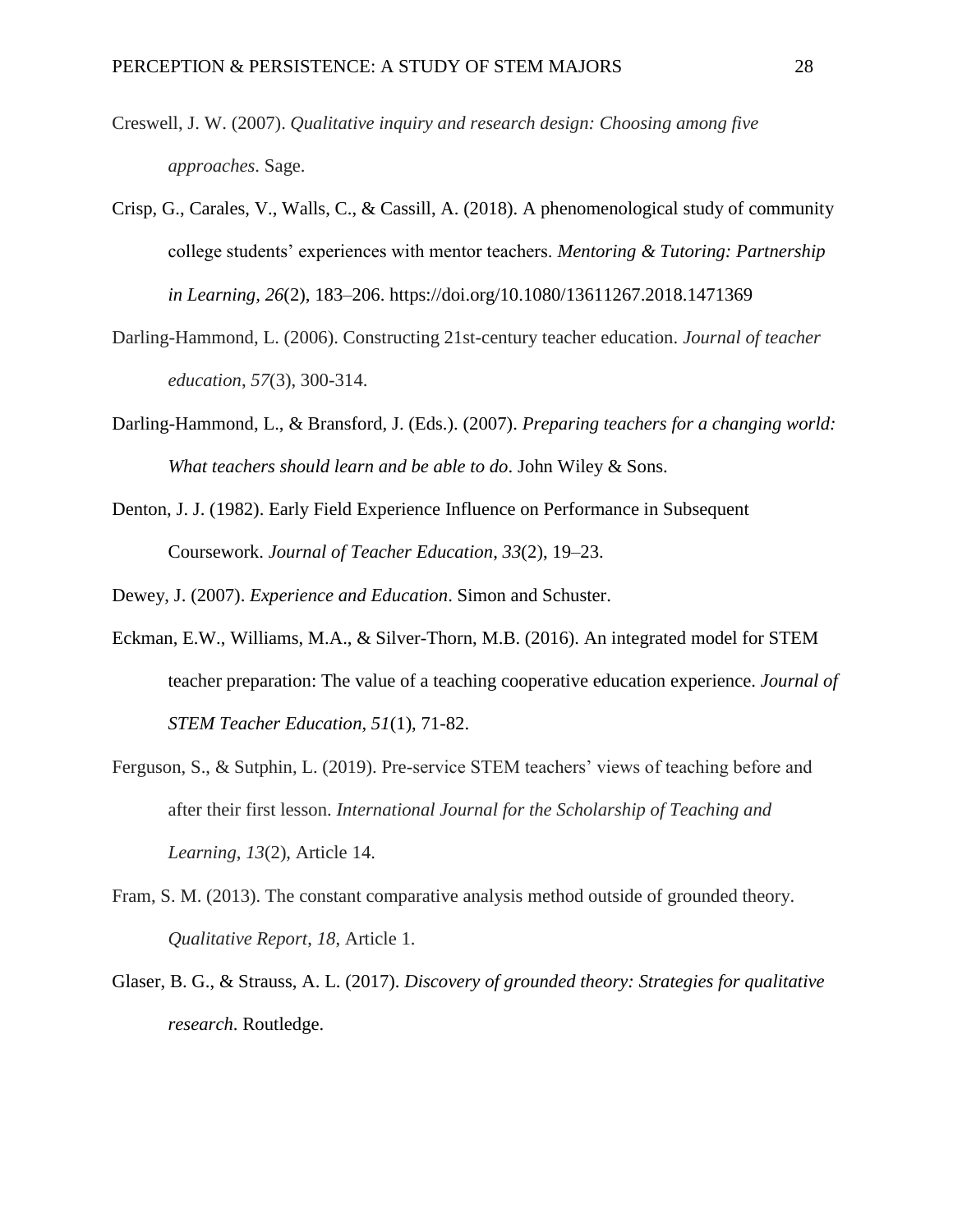- Goodpaster, K. P. S., Adedokun, O. A., & Weaver, G. C. (2012). Teachers' perceptions of rural STEM teaching: Implications for rural teacher retention. *The Rural Educator, 33*(2), 9- 22.
- Hartman, S. L. (2017). Academic coach and classroom teacher: A look inside a rural school collaborative partnership. *The Rural Educator, 38*(1), 16-29.
- Howes, L. M. & Goodman-Delahunty, J. (2015). Teachers' career decisions: Perspectives on choosing teaching careers, and on staying or leaving. *Issues in Educational Research, 25*(1), 18–35.
- Hubbard, K. E., Embry-Jenlink, K., & Beverly, L. L. (2015). A university approach to improving STEM teacher recruitment and retention. *Kappa Delta Pi Record, 51*(2), 69-74. https://doi.org/10.1080/00228958.2015.1023139
- Hutchison, L. F. (2012). Addressing the STEM teacher shortage in American schools: Ways to recruit and retain effective STEM teachers. *Action in Teacher Education*, *34*(5-6), 541- 550.
- Kunz, J., Hubbard, K., Beverly, L. (2020). What motivates STEM students to want to teach? *Kappa Delta Pi Record, 56*(4).
- Lincoln, Y. S., & Guba, E. G. (1985). *Naturalistic inquiry*. Sage.
- Luft, J., Fletcher, S. & Fortney, B. (2005). Early recruitment of science teachers: Promising or problematic strategy. *Science Educator*, *14*(1), 41–48.
- Marder, M., Brown, R. C., & Plisch, M. (2018). Recruiting teachers in high-needs STEM fields. American Physical Society Panel on Public Affairs. https://www.aps.org/policy/reports /popa-reports/upload/POPASTEMReport.pdf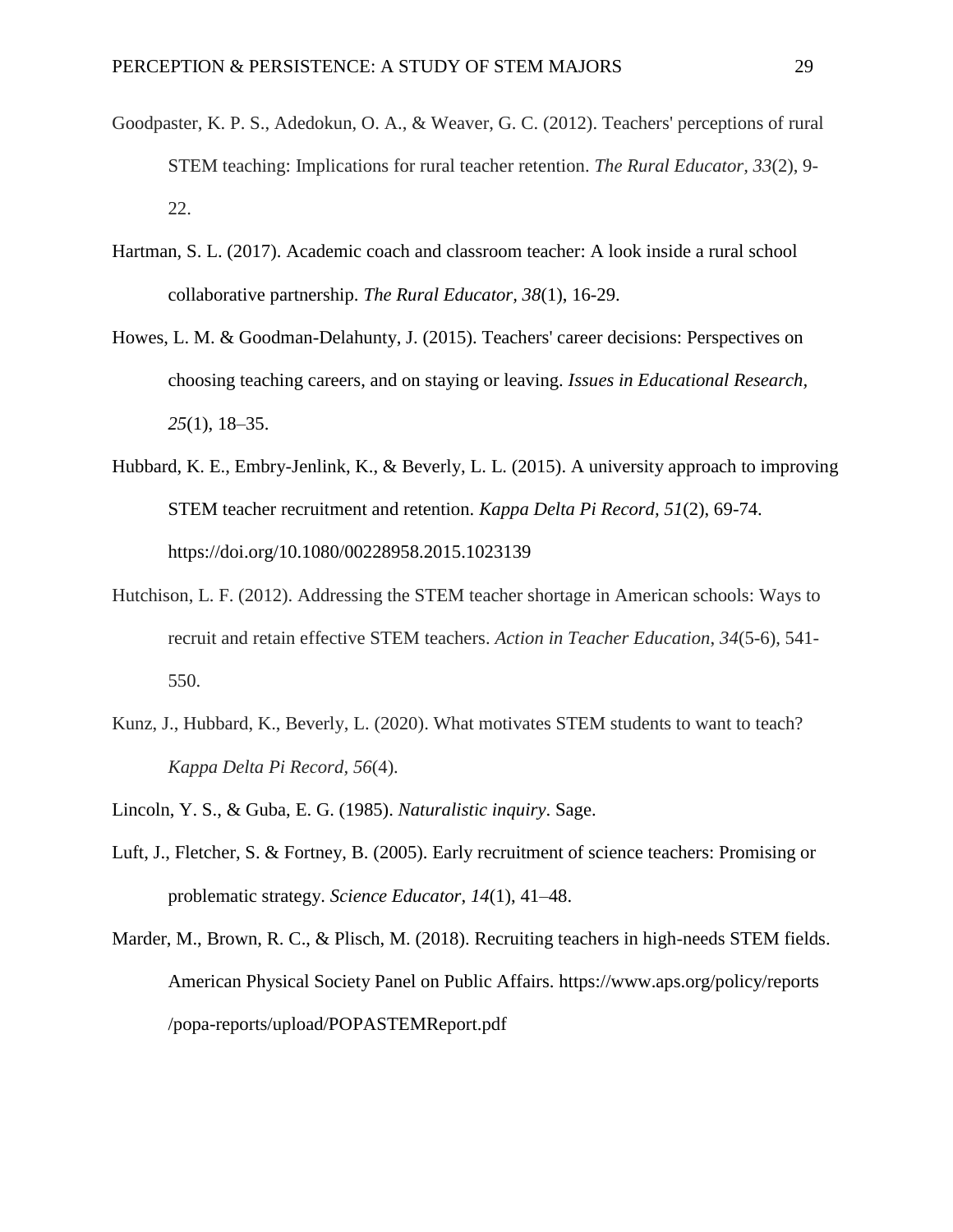- Maxwell, J. A., & Miller, B. A. (2008). Categorizing and connecting strategies in qualitative data analysis. In P. Leavy,  $\& S$ . Hesse-Biber (Eds.), Handbook of emergent methods (1<sup>st</sup> ed., pp. 461–477). Guilford Press.
- McCadden, B. & Rose, M. (2008). A system-wide approach to culturally responsive teacher preparation: The value of intensive early program field experiences. *Journal of the Association of Independent Liberal Arts Colleges of Teacher Education, 5*, 13–28.

Merriam, S. B. (2009). *Qualitative research: A guide to design and interpretation*. Jossey-Bass.

- Miller, P. C., & Endo, H. (2005). Journey to becoming a teacher: The experiences of students of color. *Multicultural Education*, *13*(1), Article 2.
- Monk, D. H. (2009). Recruiting and Retaining High-Quality Teachers in Rural Areas. *The Future of Children, 17*(1), 155–174.
- Murphy, P., DeArmond, M., & Guin, K. (2003). A national crisis or localized problems? Getting perspective on the scope and scale of the teacher shortage. *Education Policy Analysis Archives, 11*(23). https://doi.org/10.14507/epaa.v11n23.2003
- Piro, J. S., Anderson, G., & Fredrickson, R. (2015). Quality and early field experiences: Partnering with junior achievement. *The Teacher Educator*, *50*(1), 31–46.
- Roth-Sitko, T. L., Everett, I. T., Mernella, M. H., & D'Angelo, F. D. (2015). Preservice teachers' changing perceptions of diversity following an intensive urban teaching practicum. *Teacher Education and Practice, 28*(4), 581–582.
- Schaffer, C. L. (2012). Urban immersion: Working to dispel the myths of urban schools and preparing teachers to work with diverse and economically disadvantaged students. *The Delta Kappa Gamma Bulletin, 78*(2), 42–49.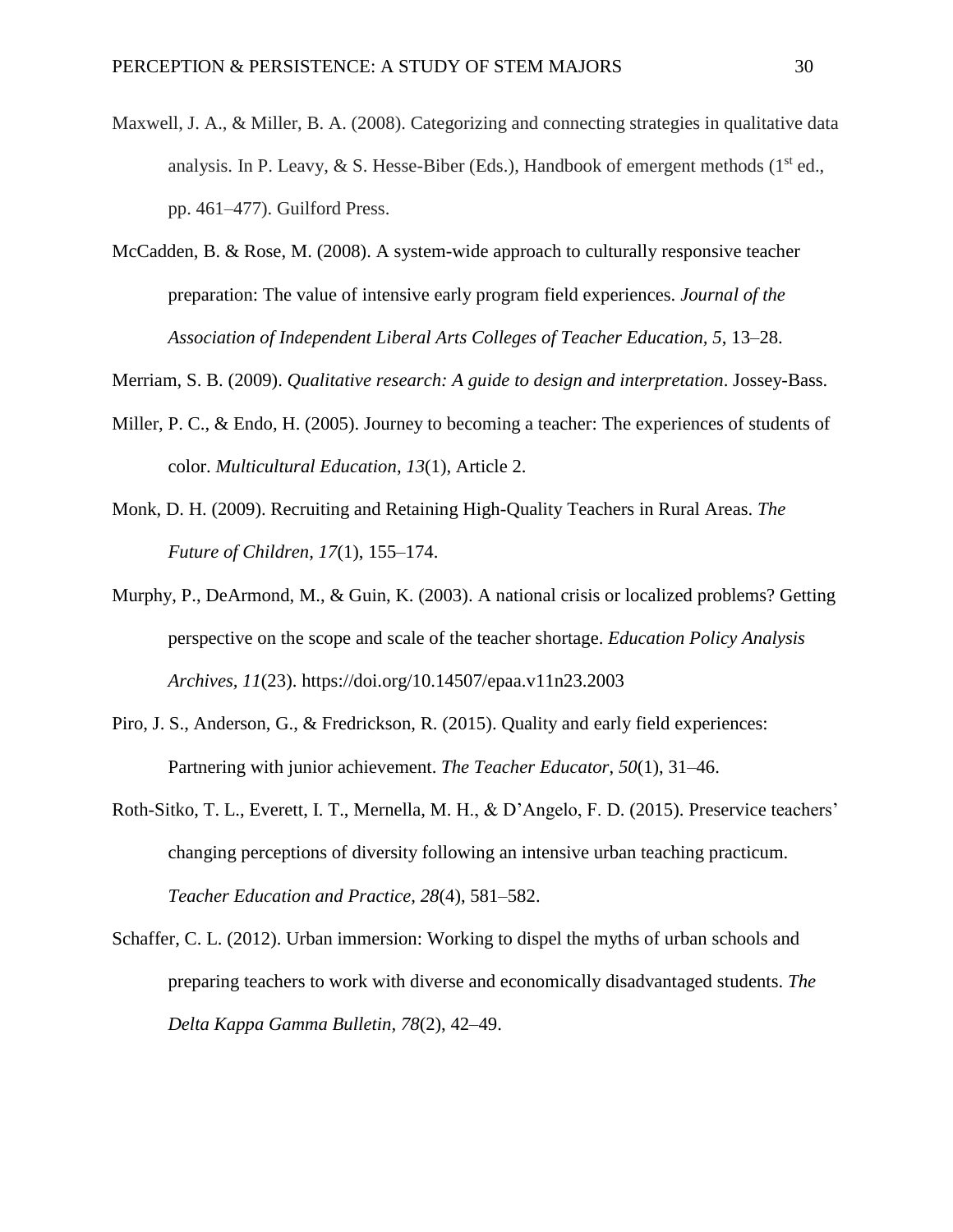- Strauss, V. (2017, August 28). Teacher shortages affecting every state as 2017-2018 school year begins. The Washington Post. https://www.washingtonpost.com/news/answersheet/wp/2017/08/28/teacher-shortages-affecting-every-state-as-2017-18-school-yearbegins/?utm\_term=.2a4cd2374de7
- Taie, S., & Goldring, R. (2017). *Characteristics of public elementary and secondary school teachers in the United States: Results from the 2015-16 national teacher and principal survey. First Look*. National Center for Education Statistics & U.S. Department of Education. https://nces.ed.gov/pubs2017/2017070.pdf
- Texas Education Agency. (2018). Employed teacher attrition and new hires 2010-2017. https://tea.texas.gov/sites/default/files/Employed%20Teacher%20Attrition%20and%20N ew%20Hires%202010-2017\_corrected%20accessible.pdf
- Viadero, D. (2018, January 24). Teacher recruitment and retention: It's complicated. Education Week. [https://www.edweek.org/ew/articles/2018/01/24/teaching-shortages-many](https://www.edweek.org/ew/articles/2018/01/24/teaching-shortages-many-answers-for-a-complex.html)[answers-for-a-complex.html](https://www.edweek.org/ew/articles/2018/01/24/teaching-shortages-many-answers-for-a-complex.html)
- Worsham, H. M., Friedrichsen, P., Soucie, M., Barnett, E. & Akiba, M. (2017). Recruiting science majors into secondary science teaching: Paid internships in informal science settings. *Journal of Science Teacher Education, 25*(1), 53–77.